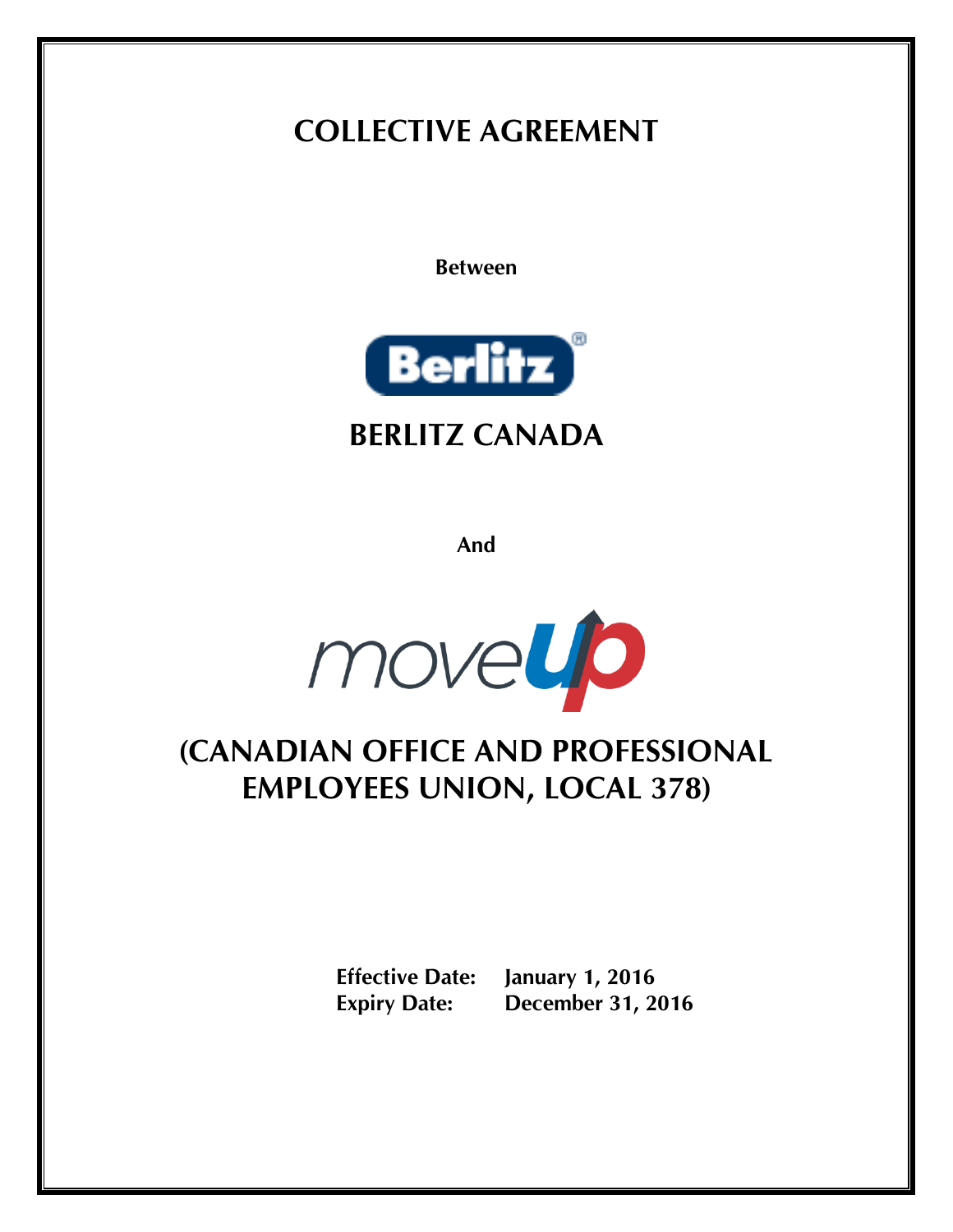# **Table of Contents**

| 1.01                                                           |  |
|----------------------------------------------------------------|--|
|                                                                |  |
| 2.01                                                           |  |
|                                                                |  |
| 3.01                                                           |  |
| 3.02                                                           |  |
| 3.03                                                           |  |
| 3.04                                                           |  |
| ARTICLE 4 - UNION RECOGNITION, BARGAINING UNIT DESCRIPTION AND |  |
|                                                                |  |
| 4.01                                                           |  |
| 4.02                                                           |  |
| 4.03                                                           |  |
|                                                                |  |
| 5.01                                                           |  |
|                                                                |  |
| 6.01                                                           |  |
| 6.02                                                           |  |
| 6.03                                                           |  |
| 6.04                                                           |  |
| 6.05                                                           |  |
|                                                                |  |
| 7.01                                                           |  |
| 7.02                                                           |  |
| 7.03                                                           |  |
| 7.04                                                           |  |
| 7.05                                                           |  |
| 7.06                                                           |  |
| 7.07                                                           |  |
|                                                                |  |
|                                                                |  |
| 9.01                                                           |  |
| 9.02                                                           |  |
| 9.03                                                           |  |
| 9.04                                                           |  |
| 9.05                                                           |  |
|                                                                |  |
| 10.01                                                          |  |
| 10.02                                                          |  |
| <b>ARTICLE 11 -</b>                                            |  |
| 11.01                                                          |  |
| 11.02                                                          |  |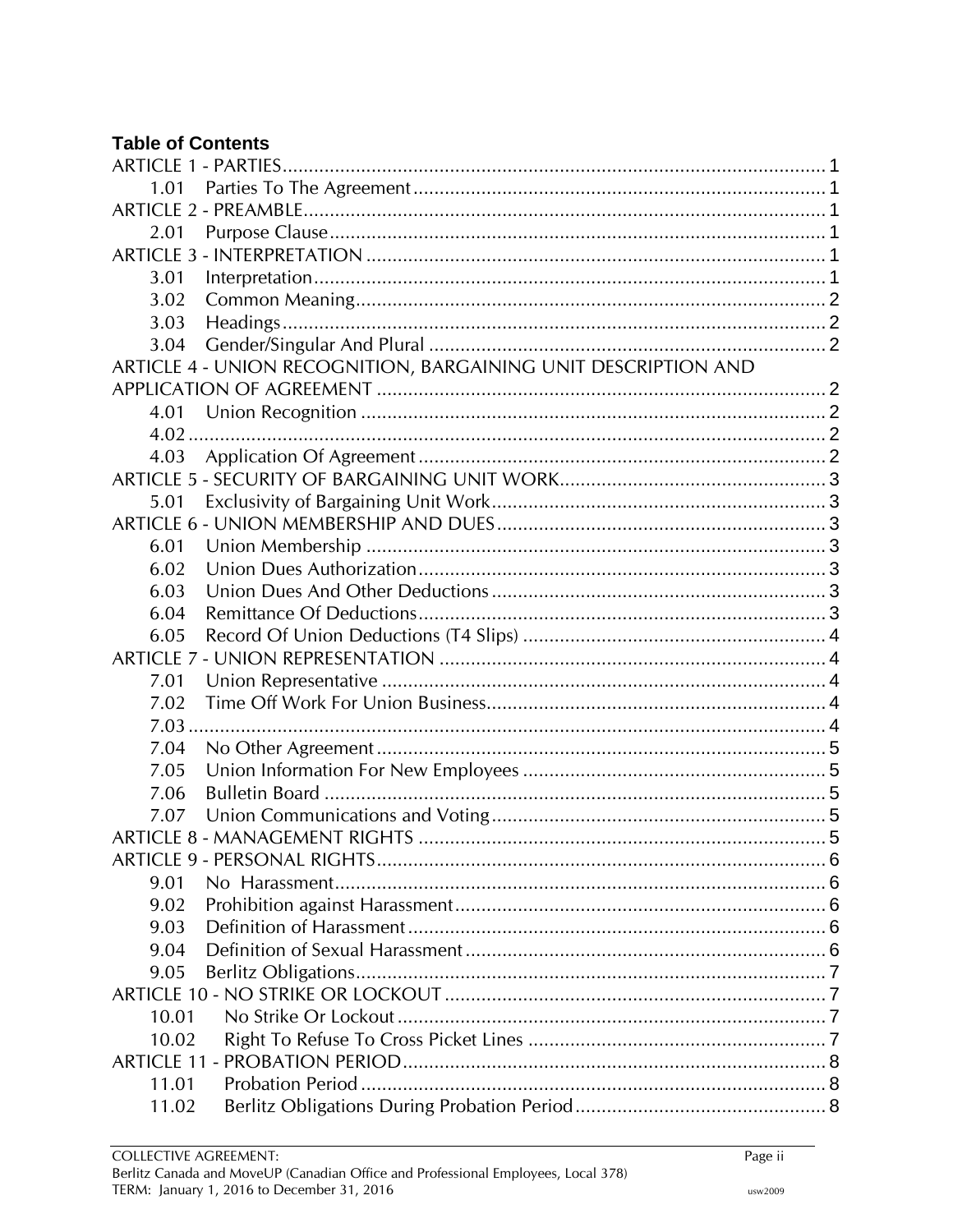| 12.01  |                                                                   |  |
|--------|-------------------------------------------------------------------|--|
| 12.02  |                                                                   |  |
| 12.03  |                                                                   |  |
| 12.04  |                                                                   |  |
|        | ARTICLE 13 - PERFORMANCE ASSESSMENTS AND PERSONNEL RECORDS  10    |  |
| 13.01  |                                                                   |  |
| 13.02  |                                                                   |  |
| 13.03  |                                                                   |  |
| 13.04  |                                                                   |  |
|        |                                                                   |  |
|        |                                                                   |  |
|        |                                                                   |  |
|        | ARTICLE 17 - DISCHARGE, SUSPENSION, DISCIPLINE AND TERMINATION 12 |  |
| 17.01  |                                                                   |  |
| 17.02  |                                                                   |  |
|        |                                                                   |  |
| 18.01  |                                                                   |  |
| 18.02  |                                                                   |  |
| 18.03  |                                                                   |  |
| 18.04. |                                                                   |  |
| 18.05  |                                                                   |  |
| 18.06  |                                                                   |  |
|        |                                                                   |  |
| 19.01  |                                                                   |  |
| 19.02  |                                                                   |  |
| 19.03  |                                                                   |  |
| 19.04  |                                                                   |  |
| 19.05  |                                                                   |  |
| 19.06  |                                                                   |  |
|        |                                                                   |  |
|        |                                                                   |  |
|        |                                                                   |  |
| 20.03  |                                                                   |  |
|        |                                                                   |  |
|        |                                                                   |  |
|        |                                                                   |  |
| 23.01  |                                                                   |  |
| 23.02  |                                                                   |  |
| 23.03  |                                                                   |  |
| 23.04  |                                                                   |  |
| 23.05  |                                                                   |  |
|        |                                                                   |  |
|        |                                                                   |  |
|        |                                                                   |  |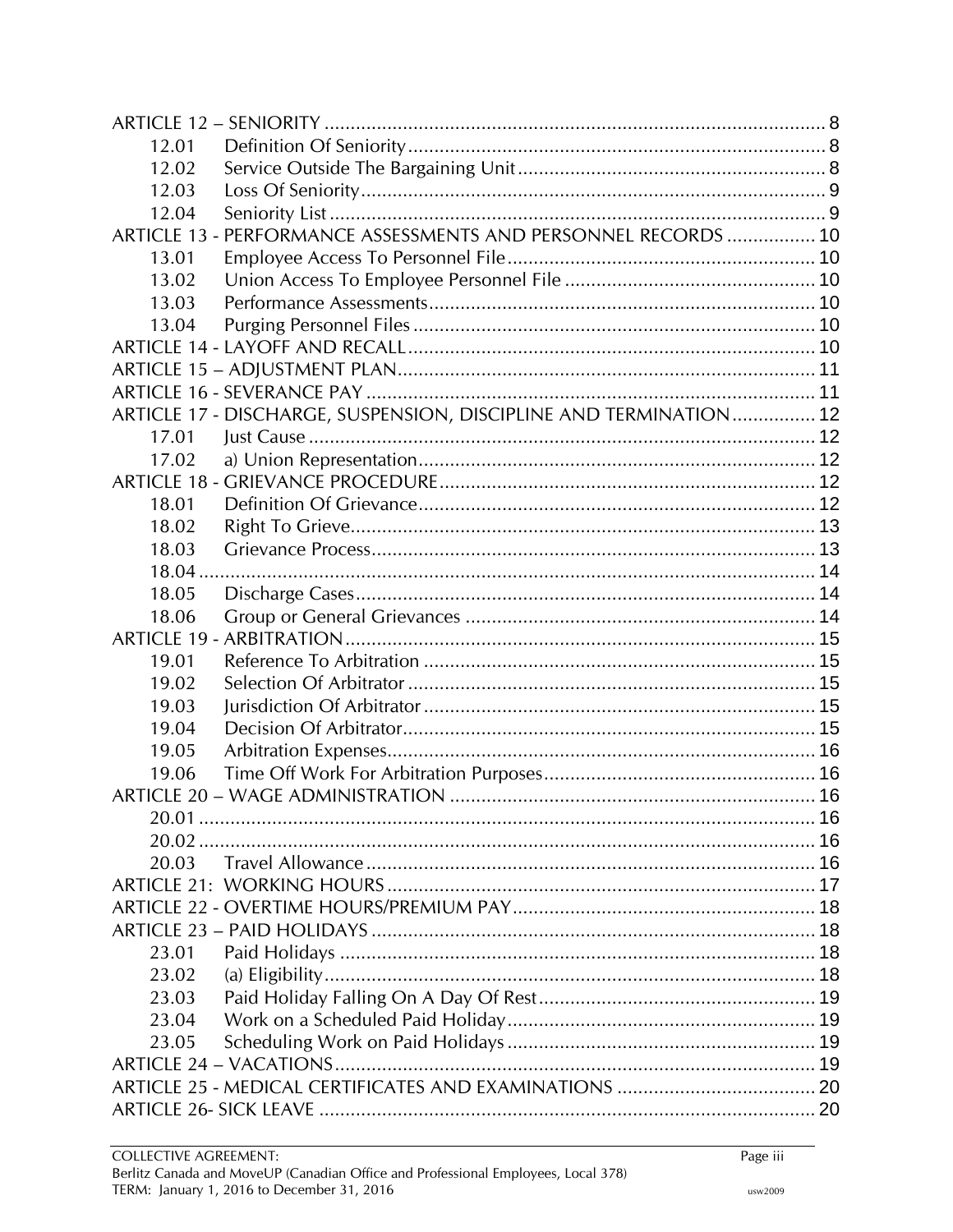| 27.01               |                                                      |  |
|---------------------|------------------------------------------------------|--|
| 27.02               |                                                      |  |
| 27.03               |                                                      |  |
| 27.04               |                                                      |  |
|                     |                                                      |  |
|                     |                                                      |  |
| 28.02               |                                                      |  |
| 28.03               |                                                      |  |
| 28.04               |                                                      |  |
| 28.05               |                                                      |  |
| 28.06               |                                                      |  |
| <b>ARTICLE 29 -</b> |                                                      |  |
| 29.01               |                                                      |  |
| 29.02               |                                                      |  |
| 29.03               |                                                      |  |
|                     |                                                      |  |
|                     |                                                      |  |
|                     |                                                      |  |
|                     |                                                      |  |
| 33.01               |                                                      |  |
| 33.02               |                                                      |  |
|                     | ARTICLE 34- GOVERNMENT ACTION AFFECTING AGREEMENT 26 |  |
|                     |                                                      |  |
|                     |                                                      |  |
| 36.01               |                                                      |  |
| 36.02               |                                                      |  |
|                     |                                                      |  |
|                     |                                                      |  |
|                     |                                                      |  |
|                     |                                                      |  |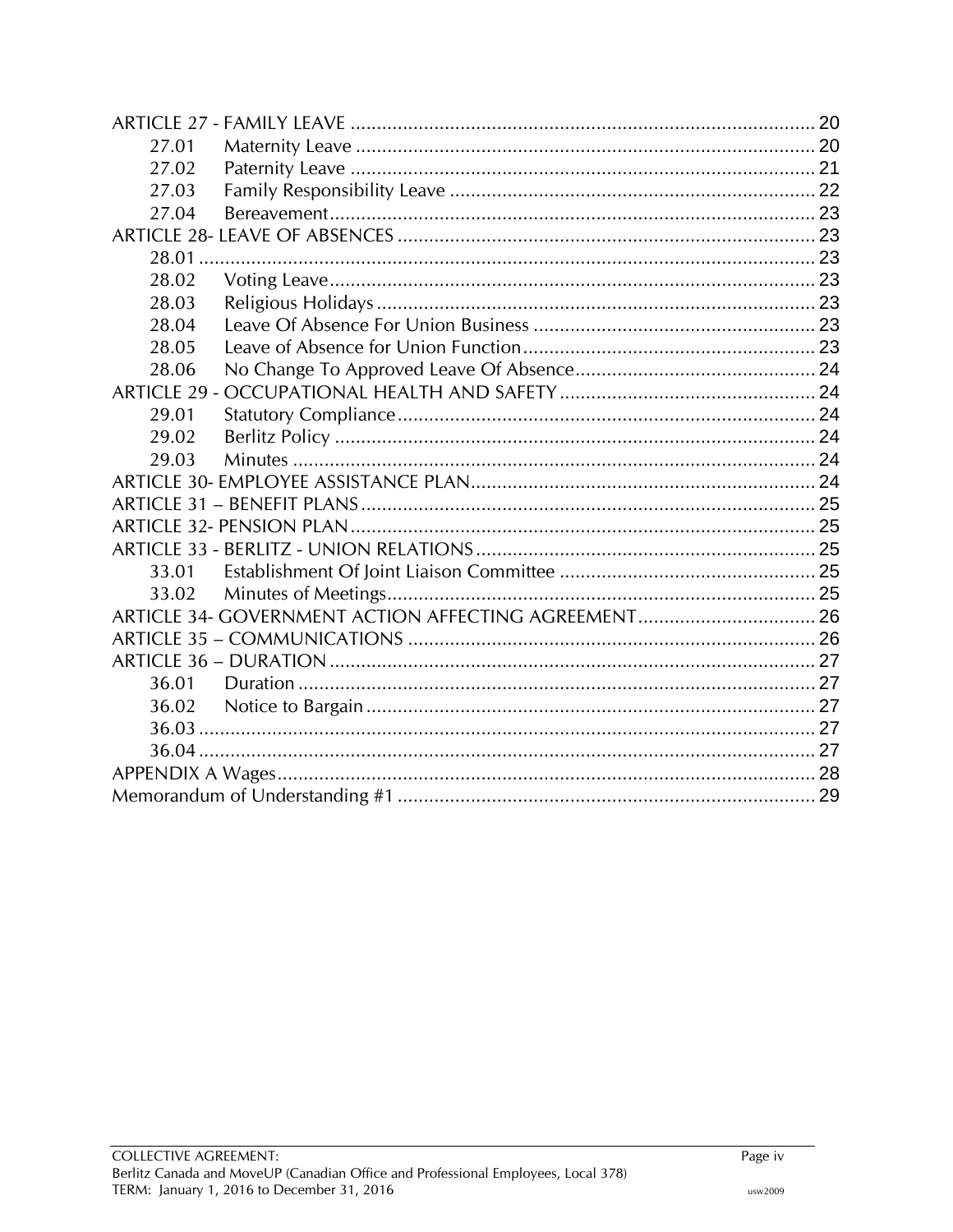#### <span id="page-4-0"></span>**ARTICLE 1 - PARTIES**

#### <span id="page-4-1"></span>**1.01 Parties to the Agreement**

This Agreement is made and entered into by and between:

#### **BERLITZ CANADA**

(hereinafter termed "Berlitz")

Party of the First Part

and

### **MoveUP (Canadian Office And Professional Employees Union, Local 378)**

(hereinafter termed the "Union")

Party of the Second Part

as evidenced by signature(s) of their duly authorized representative(s) hereinafter affixed.

#### <span id="page-4-2"></span>**ARTICLE 2 - PREAMBLE**

#### <span id="page-4-3"></span>**2.01 Purpose Clause**

The intent of this agreement is to establish and maintain harmonious relations between Berlitz and its Employees represented by the Union, to establish and maintain mutually satisfactory working conditions for the Employees covered by this Agreement, and to provide a mechanism for the prompt and equitable method of resolving any differences or grievances which may arise with respect to matters covered by this agreement.

The Parties recognize and agree that the nature of Berlitz's business dictates particular considerations in relation to the terms and conditions for Employees of Berlitz represented by the Union. These considerations are dictated by specific needs of language instruction customers so that customers will be attracted to enrol in Berlitz's language instruction courses and the customers will view favourably the quality instruction provided by Berlitz, to the mutual benefit of Berlitz and the Employees represented by the Union.

#### <span id="page-4-4"></span>**ARTICLE 3 - INTERPRETATION**

#### <span id="page-4-5"></span>**3.01 Interpretation**

This Agreement shall be interpreted in its entirety and in accordance with the applicable laws of the Province of British Columbia and the Dominion of Canada.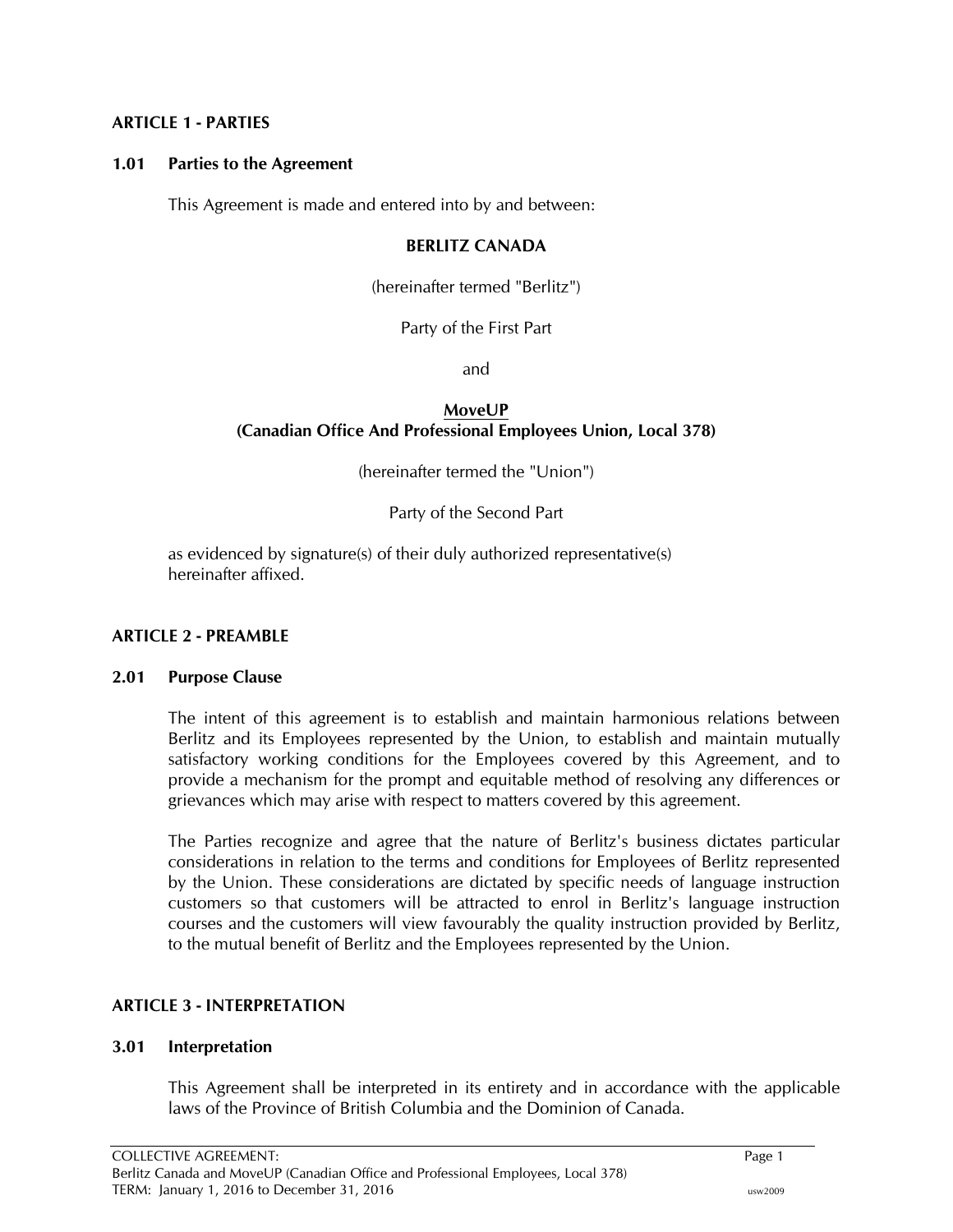#### <span id="page-5-0"></span>**3.02 Common Meaning**

Terms and phrases used in this Agreement shall be given their common meaning, unless otherwise specifically defined herein.

#### <span id="page-5-1"></span>**3.03 Headings**

The headings and sub-headings used in this Agreement are inserted for convenience and reference purposes only and shall not be used as an aid to interpretation.

#### <span id="page-5-2"></span>**3.04 Gender/Singular and Plural**

In this Agreement, whenever the male pronoun is used, it shall be deemed to include the female pronoun and vice versa and whenever the singular is used, it shall be deemed to include the plural, and vice versa.

### <span id="page-5-3"></span>**ARTICLE 4 - UNION RECOGNITION, BARGAINING UNIT DESCRIPTION AND APPLICATION OF AGREEMENT**

#### <span id="page-5-4"></span>**4.01 Union Recognition**

Berlitz recognizes the Union as the sole and exclusive collective bargaining agent for all persons to whom the Certification issued to the Union on April 11, 2003 applies, including any changes to said Certification made from time to time by the Labour Relations Board of British Columbia, or any of its successors, but excluding those persons expressly excluded by the Labour Relations Board of British Columbia, or any of its successors.

#### <span id="page-5-5"></span>**4.02**

Where a new instructor classification is to be created, Berlitz shall advise the Union and the rate for such new classification shall be discussed between the parties. Where the parties cannot agree on the rate of pay for this new classification, Berlitz shall establish the rate on an interim basis, and shall advise the Union of the rate.

Should the Union disagree with the rate established by Berlitz, it may refer the matter to arbitration under Article 19 of the collective agreement. Should the Union fail to refer the matter to arbitration within 15 working days of Berlitz advising the Union of the established interim rate, that interim rate shall be deemed to be agreed upon by the Union and incorporated into the wage scale in the collective agreement.

#### <span id="page-5-6"></span>**4.03 Application of Agreement**

This agreement shall continue to apply to Employees in circumstances where they are temporarily required by Berlitz to perform their work functions elsewhere in the province.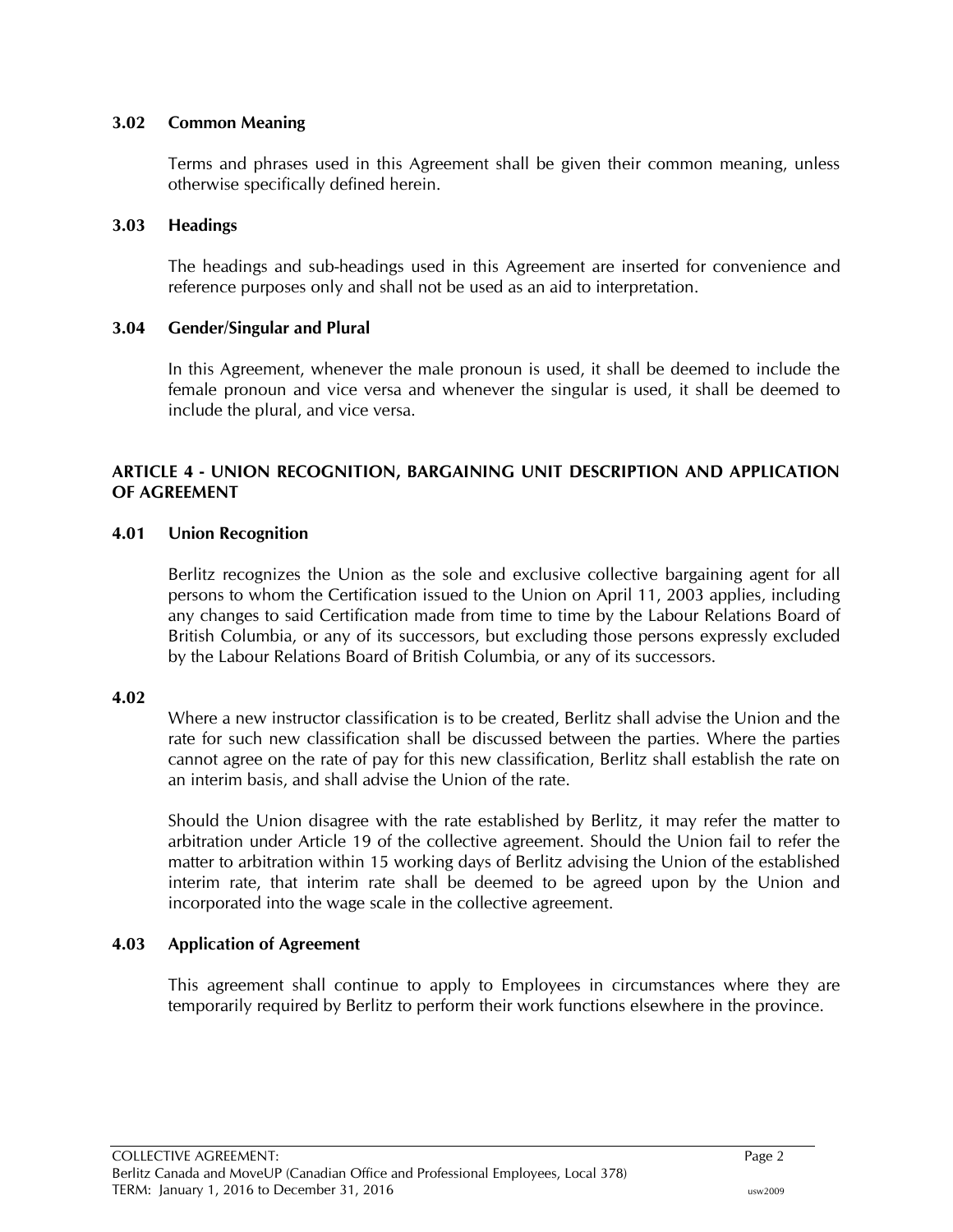# <span id="page-6-0"></span>**ARTICLE 5 - SECURITY OF BARGAINING UNIT WORK**

# <span id="page-6-1"></span>**5.01 Exclusivity of Bargaining Unit Work**

Duties normally performed by Employees within the bargaining unit will not be assigned to or be performed by non-bargaining unit Employees except to overcome immediate, short term cases of absenteeism, emergencies, for training, for purposes of quality control tests, for skills maintenance for the Language Instruction Supervisor as is the current practice, and in circumstances when bargaining unit Employees capable of performing the work are not available within a reasonable time frame.

# <span id="page-6-2"></span>**ARTICLE 6 - UNION MEMBERSHIP AND DUES**

#### <span id="page-6-3"></span>**6.01 Union Membership**

- **(a)** All Employees covered by this Agreement shall, as a condition of employment, become and remain members of the Union. New Employees, hired subsequent to the signing of this Agreement, shall become and remain members of the Union as a condition of employment on the first (1st) day of employment by Berlitz.
- **(b)** Berlitz shall advise the Union of all newly hired Employees within fifteen (15) calendar days of the date of their employment.

#### <span id="page-6-4"></span>**6.02 Union Dues Authorization**

Each Employee in the bargaining unit shall, as a condition of continued employment, execute an authorization form approved and supplied by the Union providing for the deduction from the Employee's pay or salary the amount of the regular monthly dues and initiation fees owing or payable to the Union in accordance with the Union constitution and/or bylaws.

#### <span id="page-6-5"></span>**6.03 Union Dues and Other Deductions**

Berlitz shall, as a condition of employment, deduct from the pay or salary of each Employee in the bargaining unit the amount of the regular monthly dues and initiation fees owing or payable to the Union by a member of the Union, as established by the Union.

Before Berlitz is obliged to deduct any amount pursuant to this Article, the Union must advise Berlitz in writing of the amount to be so deducted. The amount advised shall continue to be the amount to be deducted until changed by official notice in writing from the Union to Berlitz. The Union shall provide Berlitz with a minimum of fifteen (15) calendar days notice in advance of the implementation date of any change in deductions pursuant to this Article.

# <span id="page-6-6"></span>**6.04 Remittance of Deductions**

All deductions made by Berlitz pursuant to this Article shall be remitted to the Union not later than the fifteenth (15) day of the month following the date of deduction and shall be accompanied by information specifying the names, social insurance number, gross salary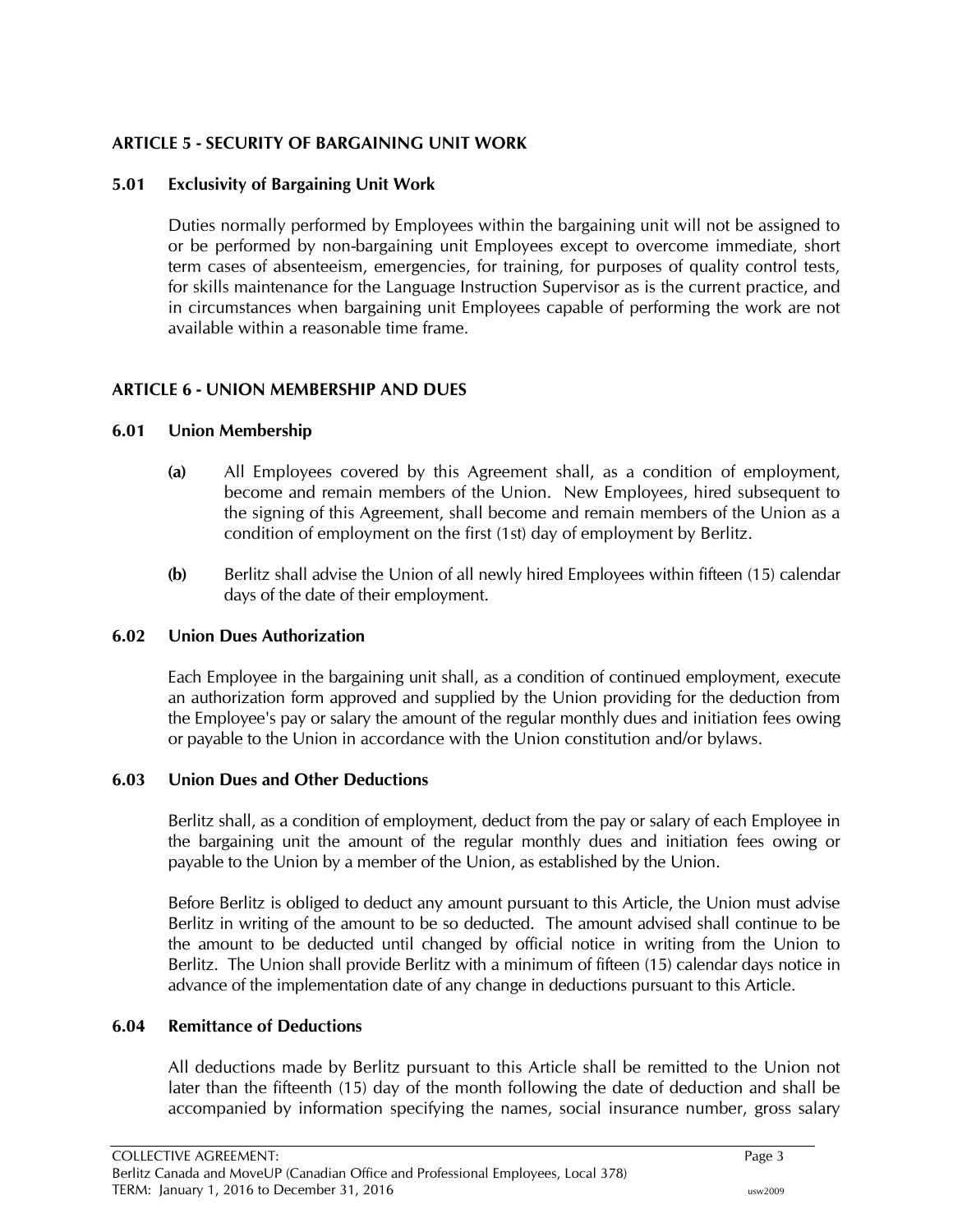and number of hours worked of the Employees from whose pay such deductions have been made and the purpose of the deduction and the amount in each case.

Berlitz will deduct and forward the applicable initiation fee from the first pay period.

### <span id="page-7-0"></span>**6.05 Record of Union Deductions (T4 Slips)**

Berlitz shall supply each Employee, without charge, with a record on their T4 slips, for income tax purposes indicating the amount of applicable deductions paid to the Union by the Employee in the previous calendar year. Such record shall be provided to each Employee prior to March 1 of the succeeding calendar year.

# <span id="page-7-1"></span>**ARTICLE 7 - UNION REPRESENTATION**

#### <span id="page-7-2"></span>**7.01 Union Representative**

- **(a)** Berlitz recognizes the Union's right to select Job Stewards and any other Union officials or representatives whose duties involve, in whole or in part, representing Employees under this Agreement.
- **(b)** The Union shall notify Berlitz in writing of the names of the persons authorized to represent the Union and/or the Employees for the purposes of this Agreement and shall promptly notify Berlitz in writing of any changes in these names.

#### <span id="page-7-3"></span>**7.02 Time Off Work For Union Business**

- **(a)** The Job Steward's first obligation is the fulfilment of his/her responsibilities as an Employee. During his/her working hours, Job Stewards shall not engage in Union activities other than is necessary in order to receive, investigate and resolve grievances. A Job Steward shall not leave his/her assigned class to conduct Union business.
- **(b)** A job steward shall not take any action or issue any instruction to Employees which will interfere with the operations of Berlitz, that is the classes or lessons, or with the management or direction of the workforce. A job steward will exercise his/her rights under this collective agreement in a manner consistent with the requirements of the collective agreement.
- **(c)** A job steward shall not be discriminated against or disciplined for the proper performance of his/her duties.

#### <span id="page-7-4"></span>**7.03**

The Union may request access to Berlitz's premises for the purposes of conducting necessary Union business relating to the administration of the collective agreement. Such request for access must be made 48 hours in advance, and shall not be unreasonably denied.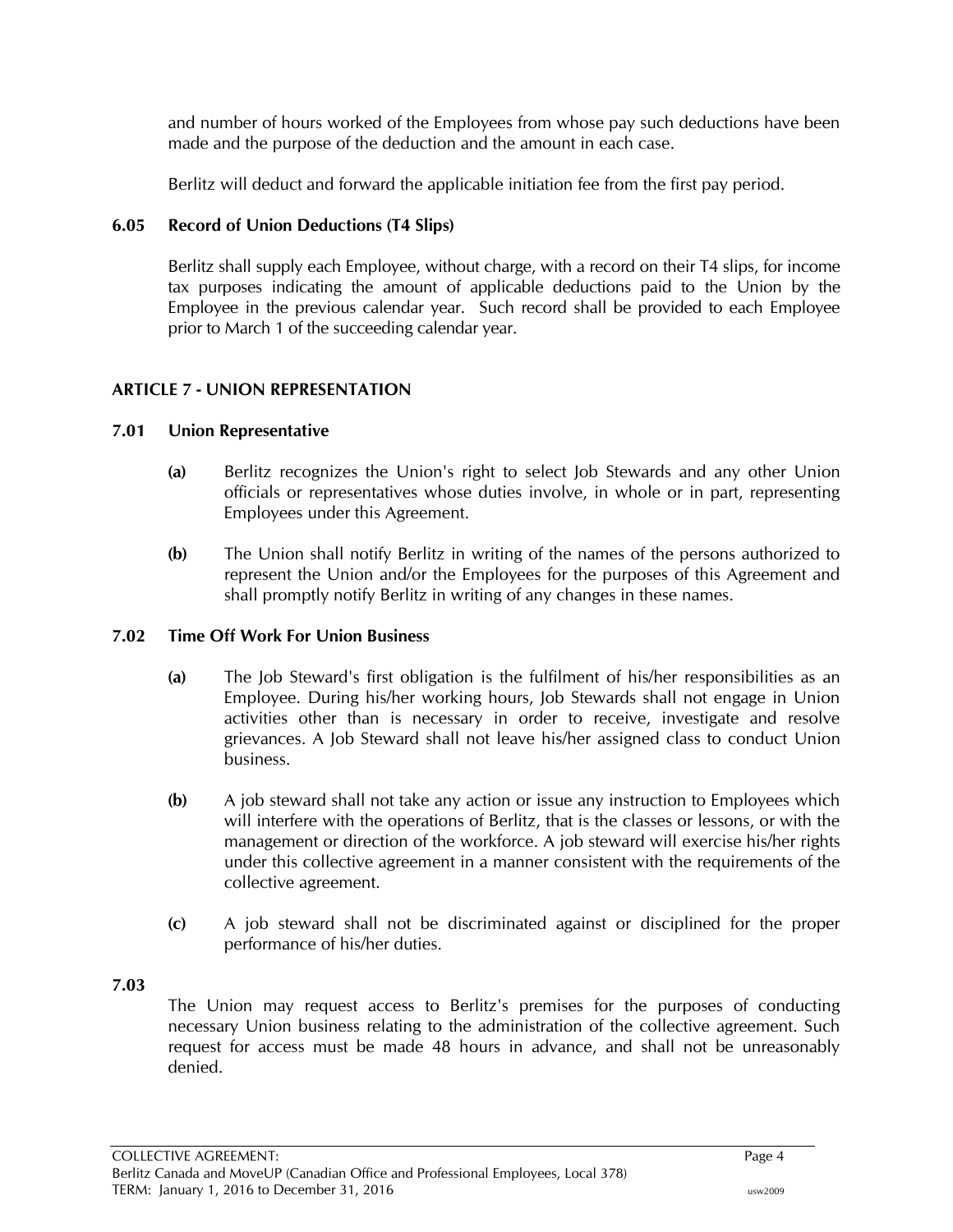#### <span id="page-8-0"></span>**7.04 No Other Agreement**

Berlitz agrees not to enter into any agreement with any Employee or group of Employees which conflicts with any of the terms or conditions of this Agreement or which provides for any terms or conditions of employment, which are not expressly provided for by this Agreement.

# <span id="page-8-1"></span>**7.05 Union Information For New Employees**

Berlitz agrees to acquaint new Employees with the fact that a Collective Agreement is in effect and with the conditions of employment set out in the provisions dealing with union membership and dues. The new Employee shall be advised of the names and locations of his/her Job Stewards. Berlitz agrees that a Job Steward shall be given, upon request, an opportunity for one (1) hour within the first thirty (30) days of employment to acquaint the new Employee with the benefits and duties of Union membership and the Employee's responsibilities and obligations to Berlitz and the Union.

# <span id="page-8-2"></span>**7.06 Bulletin Board**

Berlitz shall provide free bulletin board facilities at its premises for the exclusive use of the Union, in the staff room which is accessible to all instructors but not to students. Berlitz reserves the right to remove any posted communications which are in conflict with the harassment provisions of the collective agreement.

#### <span id="page-8-3"></span>**7.07 Union Communications and Voting**

It is agreed that the Union shall have the right to place ballot boxes in the workplace for the purposes of conducting Union elections and collective agreement votes. Such ballot boxes shall only be placed in non-public areas designated by Berlitz. Voting shall not be done on company time.

# <span id="page-8-4"></span>**ARTICLE 8 - MANAGEMENT RIGHTS**

The Union recognizes that Berlitz has the right to operate and manage its operations in all respects except as expressly and specifically limited by this Agreement. The right includes but is not limited to the right: to hire, direct, promote, demote, transfer, layoff, discipline and discharge; to determine the extent to which, the methods by which, and the hours during which operations will from time to time be carried on; the right to determine qualifications required for each assignment and whether or not any instructor meets those qualifications; to assess the performance of each and every Employee; to make, publish and enforce rules for the promotion of safety, efficiency and discipline and for the protection of Employees and Berlitz's facilities, equipment, and operations.

Such management rights shall be exercised in a manner which shall not be inconsistent with the terms of this agreement.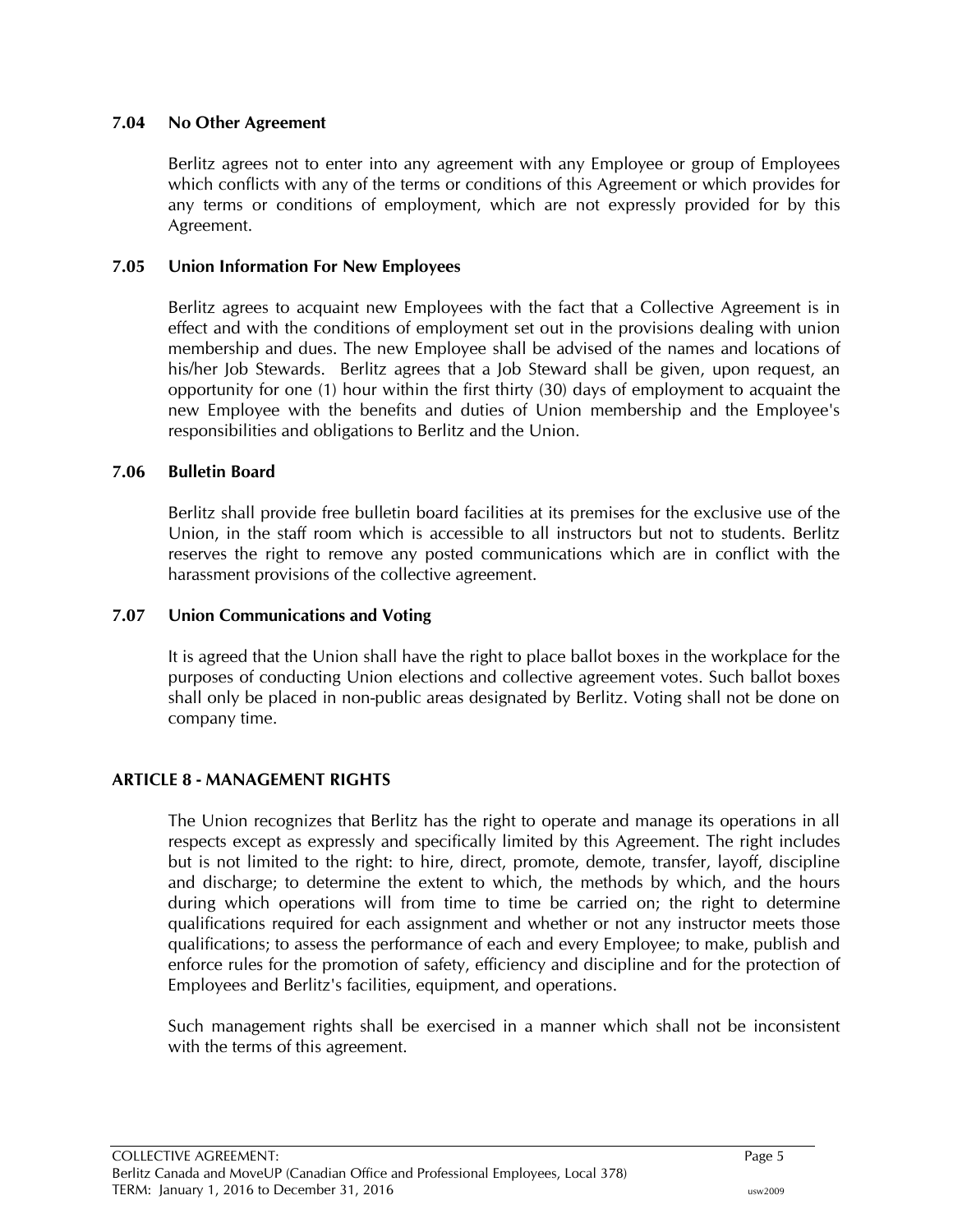#### <span id="page-9-0"></span>**ARTICLE 9 - PERSONAL RIGHTS**

#### <span id="page-9-1"></span>**9.01 No Harassment**

Subject to the exceptions set out in section 13 (3) of the Human Rights Code of B.C. as amended from time to time Berlitz and the Union agree that neither will discriminate either directly or indirectly, nor will they permit any of their Employees, members or representatives to discriminate either directly or indirectly against any Employee by reason of race, ancestry, place of origin, colour, age, sex, sexual orientation, religion, marital status, family status, mental or physical disability, conviction of a criminal or summary conviction offence unrelated to his/her employment, political belief, or membership or activity in any trade Union.

#### <span id="page-9-2"></span>**9.02 Prohibition against Harassment**

Berlitz recognizes the right of all Employees to work in an environment which is free of harassment. Accordingly, the harassment of any Employee is prohibited.

#### <span id="page-9-3"></span>**9.03 Definition of Harassment**

- **(a)** Harassment is objectionable conduct or comment directed towards a specific person or persons which serves no legitimate work purpose, and which has the effect of creating an intimidating, humiliating, hostile or offensive work environment. This does not include a single incident of a minor nature where the harm, by any objective standard, is minimal. Harassment does not include the legitimate exercise of an individual's supervisory power or authority.
- **(b)** Harassment includes, but is not limited to, any discrimination on the basis of race, ancestry, place of origin, colour, age, religion, sex, sexual orientation, marital status, family status, physical or mental disability, criminal or summary conviction offence unrelated to current employment, political belief, or membership or activity in any trade Union.
- **(c)** Sexual harassment, as defined in Article 9.04 below, is considered to be a form of harassment and will not be tolerated.

#### <span id="page-9-4"></span>**9.04 Definition of Sexual Harassment**

Sexual harassment is unwelcome conduct of a sexual nature that detrimentally affects the work environment or leads to adverse job-related consequences.

Conduct of a sexual nature includes, but is not limited to,

- (a) sexual or physical assault;
- (b) propositions in exchange for workplace favours;
- (c) derogatory or degrading remarks of a sexual nature or regarding gender or sexual orientation;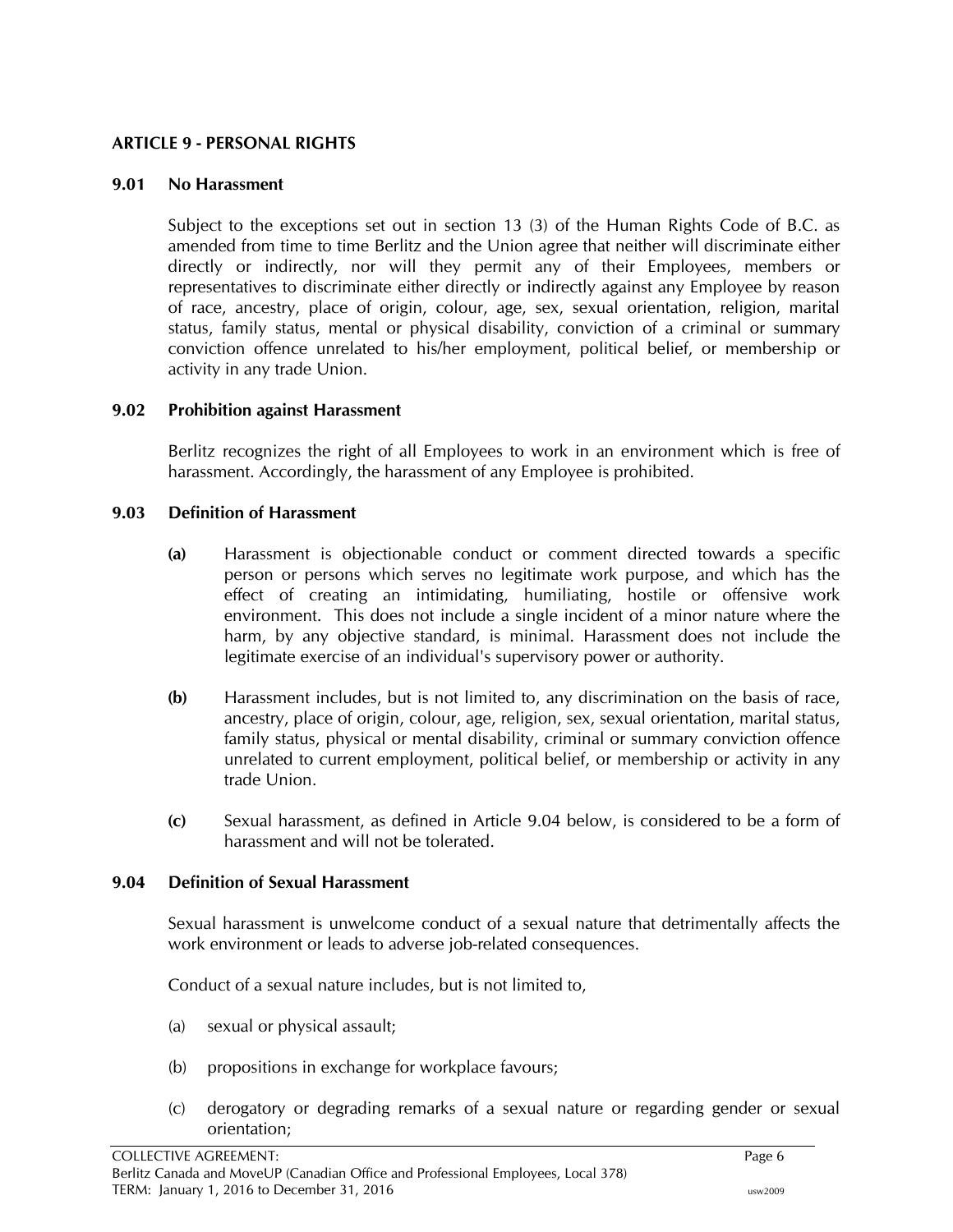- (d) sexist jokes causing embarrassment or offence told or carried out after the joker has been advised that they are embarrassing or offensive, or that by their nature, would be understood by a reasonable person to be embarrassing or offensive;
- (e) unwelcome sexual flirtations, advances or propositions, sexually suggestive or obscene comments or gestures, leering;
- (f) other like behaviour.

Whether or not conduct is seen as "unwelcome" will depend on the circumstances of each case. However, the complainant need not expressly reject the conduct or object to the conduct in order to complain about it. It is sufficient if the harasser knows or ought to have known that the conduct was unwelcome.

This definition of sexual harassment is not meant to inhibit interactions or relationships based on mutual consent or normal social contact between Employees.

# <span id="page-10-0"></span>**9.05 Berlitz Obligations**

- **(a)** Berlitz must at all times act appropriately to preserve and promote a work environment which is free from harassment. Accordingly, Berlitz may undertake discipline or other appropriate action against any person who engages in harassment in violation of this Article. Berlitz may also undertake discipline or other appropriate action against any person who under this Article makes a claim of harassment which is determined to be frivolous, vexatious or vindictive in nature.
- **(b)** All Employees in the bargaining unit must refrain from harassment or be subject to discipline or other action by Berlitz up to and including discharge.

# <span id="page-10-1"></span>**ARTICLE 10 - NO STRIKE OR LOCKOUT**

#### <span id="page-10-2"></span>**10.01 No Strike or Lockout**

During the term of this Agreement the Union agrees that there shall be no strikes and Berlitz agrees that there shall be no lockouts.

#### <span id="page-10-3"></span>**10.02 Right To Refuse To Cross Picket Lines**

No Employee shall be disciplined for refusing to cross a legal picket line arising from a legal strike or lockout.

**10.03** The Union agrees that if the legal picket line does not arise from a lawful strike or lockout instituted by either of these parties, it will use its best efforts to obtain authorization for the Employees to cross that picket line.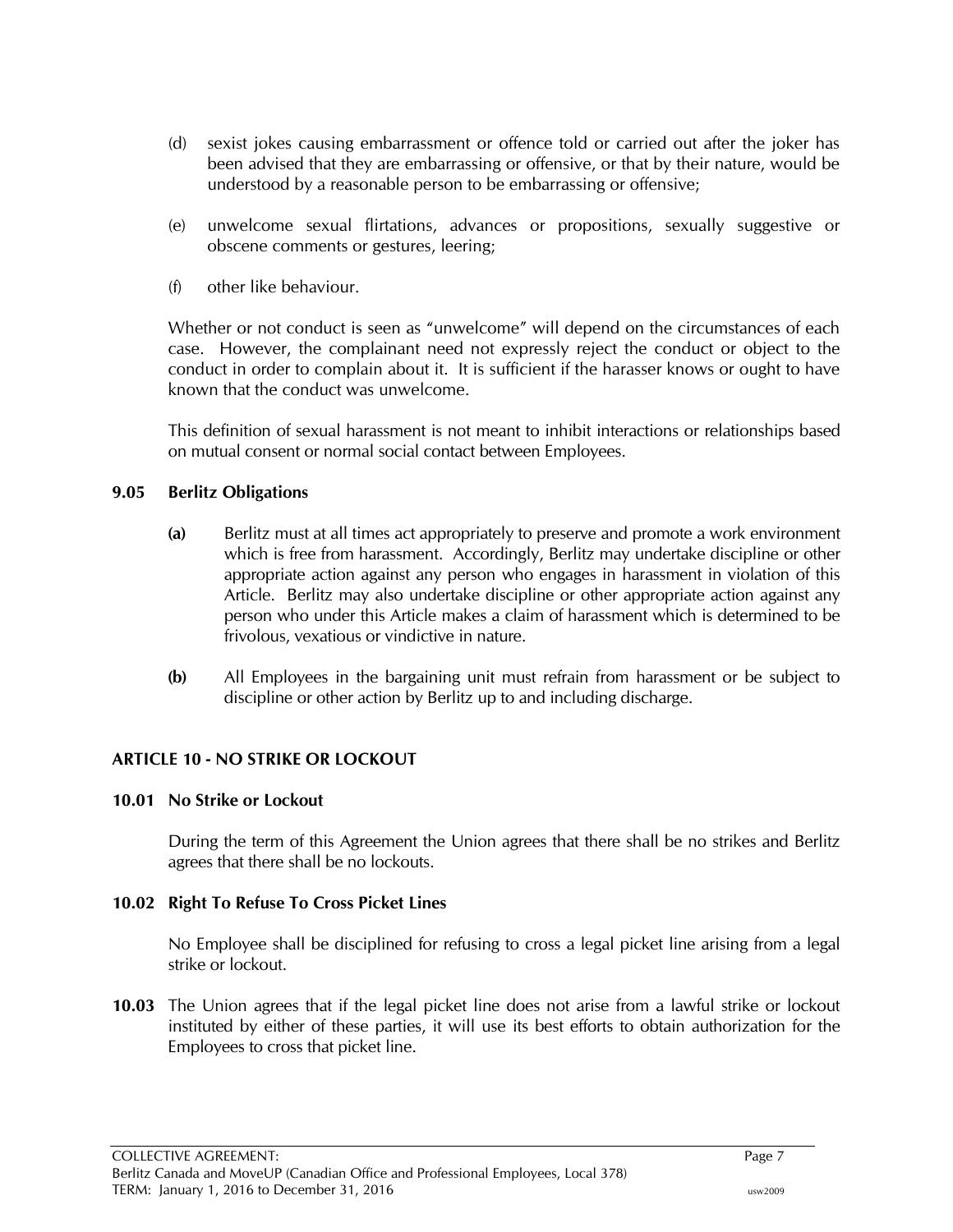# <span id="page-11-0"></span>**ARTICLE 11 - PROBATION PERIOD**

# <span id="page-11-1"></span>**11.01 Probation Period**

- **a)** An Employee shall be considered a probationary Employee until he or she has taught 300 units.
- **b)** The purpose of the probationary period is to provide Berlitz with an opportunity to review the Employee's performance and to determine whether he/she is suitable for continued employment.
- **c)** During the probationary period, the new Employee may be terminated on the basis of suitability for continued employment with Berlitz.
- **d)** Employees who resign from their employment and are rehired into the same job within a one (1) year period from the date of resignation will not be required to complete another probation period.

# <span id="page-11-2"></span>**11.02 Berlitz Obligations During Probation Period**

- **a)** Berlitz shall inform a probationary Employee of the standards which he or she is expected to meet during the probation period and shall also provide all appropriate training and familiarization necessary to assist the new Employee to meet these standards.
- **b**) Berlitz shall inform a probationary Employee of any deficiencies in the Employee's performance and shall provide adequate time within the probationary period for correction of the deficiencies, prior to the discharge or termination of the probationary Employee.
- **c)** Either prior to or upon expiration of the probation period, Berlitz shall confirm the successful completion of probation by a new Employee or otherwise discharge or terminate the Employee.

# <span id="page-11-3"></span>**ARTICLE 12 – SENIORITY**

# <span id="page-11-4"></span>**12.01 Definition of Seniority**

Seniority shall be calculated on the basis of instructional units worked for Berlitz Canada in Vancouver. For the purposes of seniority accrual only, employees on all leaves under Articles 26, 27 and 28 (except 28.01) shall accrue instructional units they would have worked but for the leave(s).

# <span id="page-11-5"></span>**12.02 Service Outside The Bargaining Unit**

An Employee who accepts a position with Berlitz outside of the bargaining unit shall maintain seniority for a period not to exceed ninety (90) days. Should the Employee decide during this ninety day period, that he/she does not want to continue in the position, the Employee may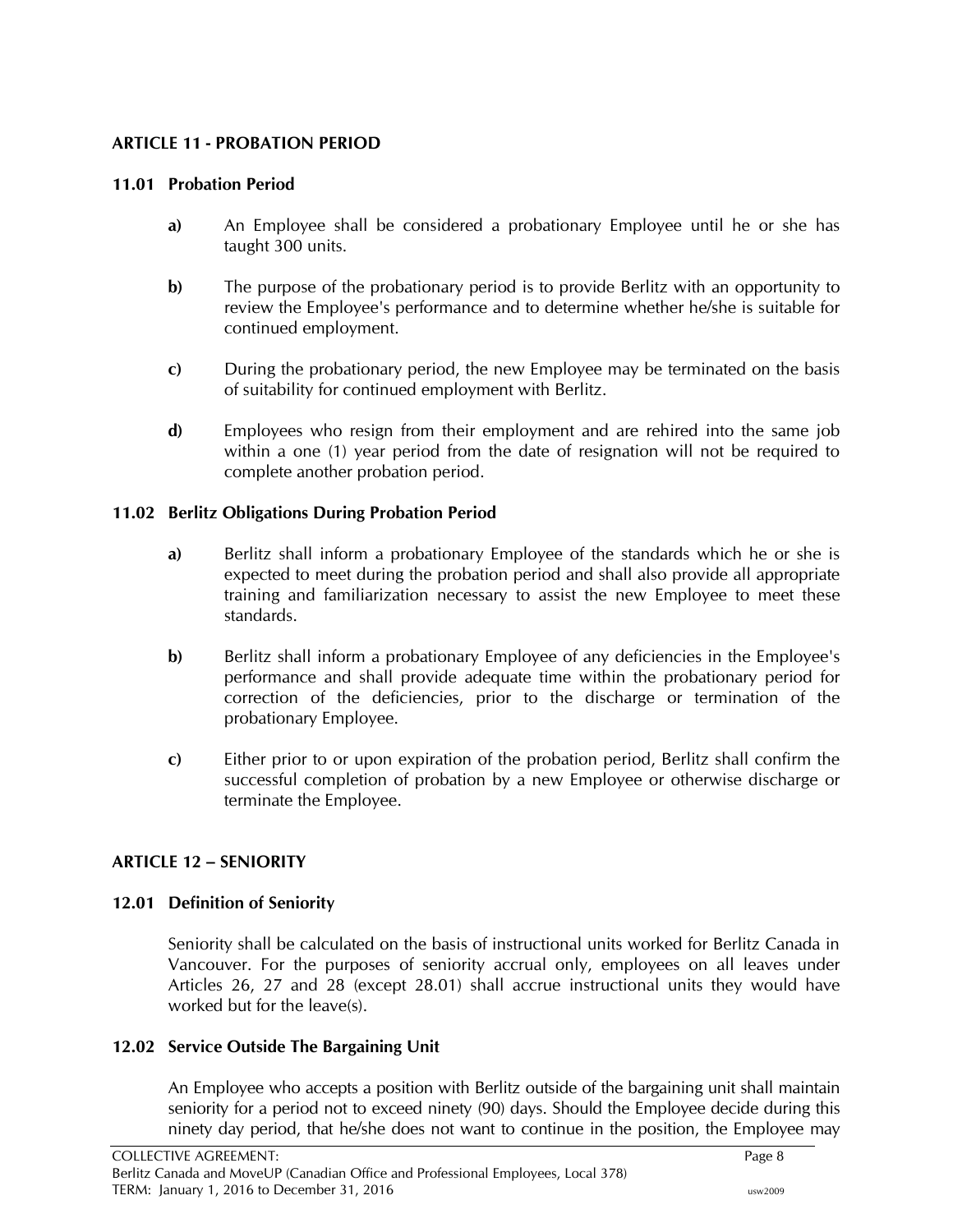return to the bargaining unit. Upon expiry of the ninety day period, and continuation of the Employee in the position outside of the bargaining unit, the Employee shall lose all his/her seniority under this Agreement.

# <span id="page-12-0"></span>**12.03 Loss of Seniority**

An Employee shall lose his or her seniority only in the event that:

- **(a)** the Employee is discharged or terminated for just cause and is subsequently not reinstated;
- **(b)** the Employee voluntarily resigns his or her employment;
- **(c)** the Employee is absent from work for five (5) working days without notifying Berlitz, unless he/she has a bona fide reason satisfactory to Berlitz for not doing so;
- **(d)** the Employee retires;
- **(e)** the Employee is laid off and his or her recall rights expire;
- **(f)** the Employee accepts any position outside the bargaining unit, subject to the provisions of Article 12.02.
- **(g)** the Employee fails to pay Union dues in accordance with the requirements of the Union constitution;
- **(h)** the Employee fails to return from an approved leave of absence within 5 working days of the expiry of such leave;
- **(i)** is laid off and fails to return to work within 10 calendar days from receipt of Berlitz's notice by registered mail to return to work, unless he/she is able to provide acceptable medical evidence that he/she was unable to do so because of illness or injury.

# <span id="page-12-1"></span>**12.04 Seniority List**

- **(a)** Berlitz shall compile and maintain an up to date seniority list setting out the name and number of instructional units worked by each Employee in the bargaining unit.
- **(b)** The seniority list described in Article 12.04(a) above shall be posted by Berlitz at three month intervals, and a copy shall be given to the Union. Should any Employee disagree with Berlitz's calculation of the number of instructional units worked, that Employee must notify Berlitz of the disagreement within thirty (30) days of the posting of the list. Should Berlitz not receive any notification of disagreement, the number of units worked set out on the list will be deemed to be agreed upon.
- **(c)** Employees will be required to provide Berlitz and the Union with their current addresses and phone numbers. Employees must advise both Berlitz and the Union of any changes to their address or phone number within thirty (30) days of such change.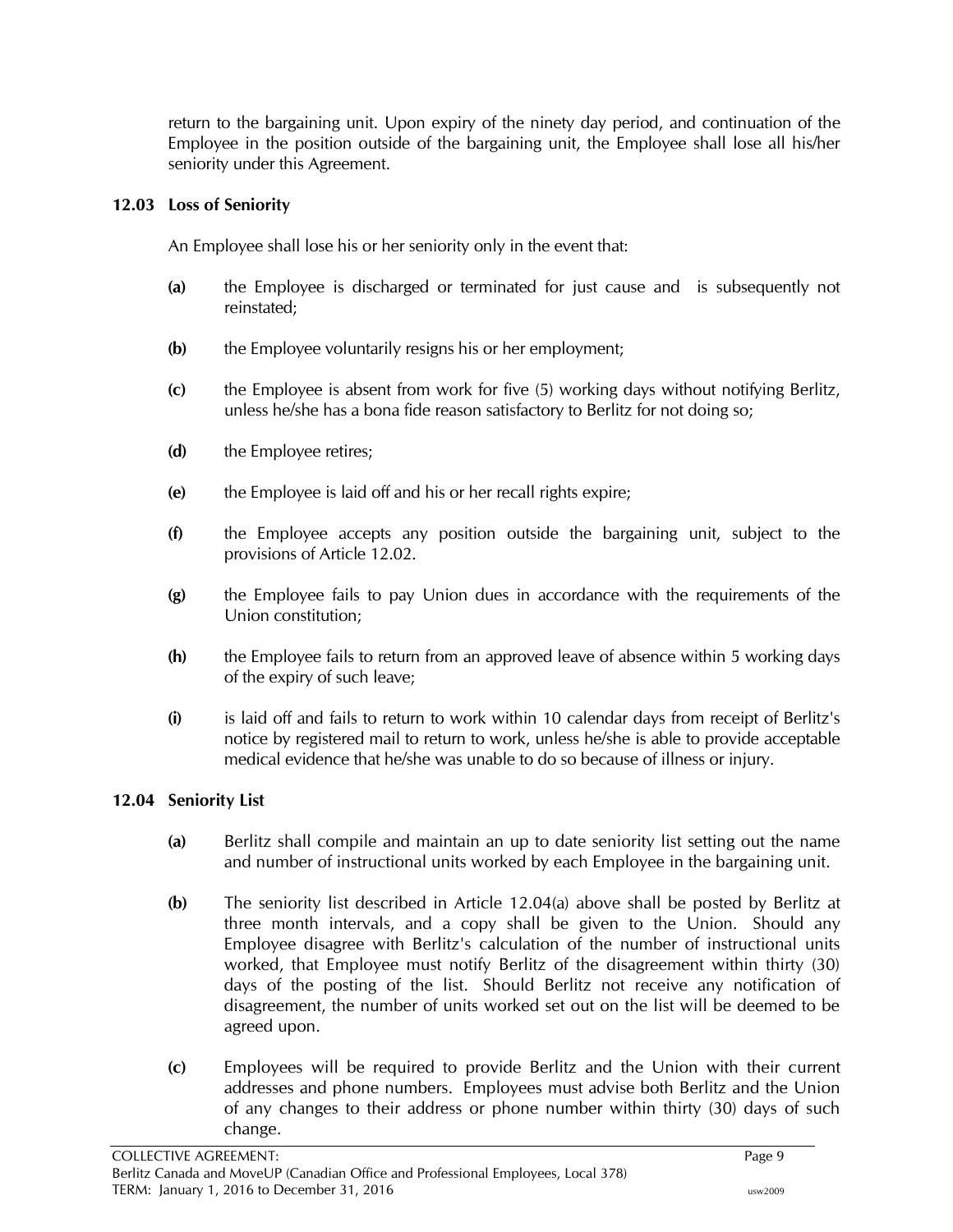# <span id="page-13-0"></span>**ARTICLE 13 - PERFORMANCE ASSESSMENTS AND PERSONNEL RECORDS**

### <span id="page-13-1"></span>**13.01 Employee Access to Personnel File**

Upon reasonable notice and by written request to Berlitz, an Employee shall have the right to read and review his or her personnel file. An Employee may request and shall receive a copy of any document, record or report contained in the Employee's personnel file.

### <span id="page-13-2"></span>**13.02 Union Access to Employee Personnel File**

Provided that the Union's representative has the consent in writing, of the Employee concerned, and supplies that consent to Berlitz, a Union representative shall have the right to:

- **a)** read and review that Employee's personnel file;
- **b)** on request, obtain copies of any document, record or report contained in the Employee's personnel file.

#### <span id="page-13-3"></span>**13.03 Performance Assessments**

Written performance assessments shall be used by Berlitz to train and develop Employees and to bring to the Employee's attention, areas that require improvement. An Employee shall be given sufficient opportunity to read, review and discuss any such performance assessment.

#### <span id="page-13-4"></span>**13.04 Purging Personnel Files**

No disciplinary notices which are more than eighteen (18) months old shall be relied upon for disciplinary purposes. No disciplinary notice about any Employee shall be placed in the Employee's personnel file unless the Employee concerned is first given a copy of the disciplinary notice.

# <span id="page-13-5"></span>**ARTICLE 14 - LAYOFF AND RECALL**

- **14.01** If a reduction of staff is necessary, Berlitz will lay off staff on the basis of seniority, client needs, including continuity of instructor and client/instructor fit and instructor availability. If there are no particular considerations that arise with respect to client needs and instructor availability, layoffs will be done in reverse order of seniority.
- **14.02** Employees shall be provided with a minimum of 48 hours notice of layoff.
- **14.03** An Employee who is laid off under this agreement shall be placed on the recall list and shall be entitled to be recalled for a period of two (2) years from the date of layoff.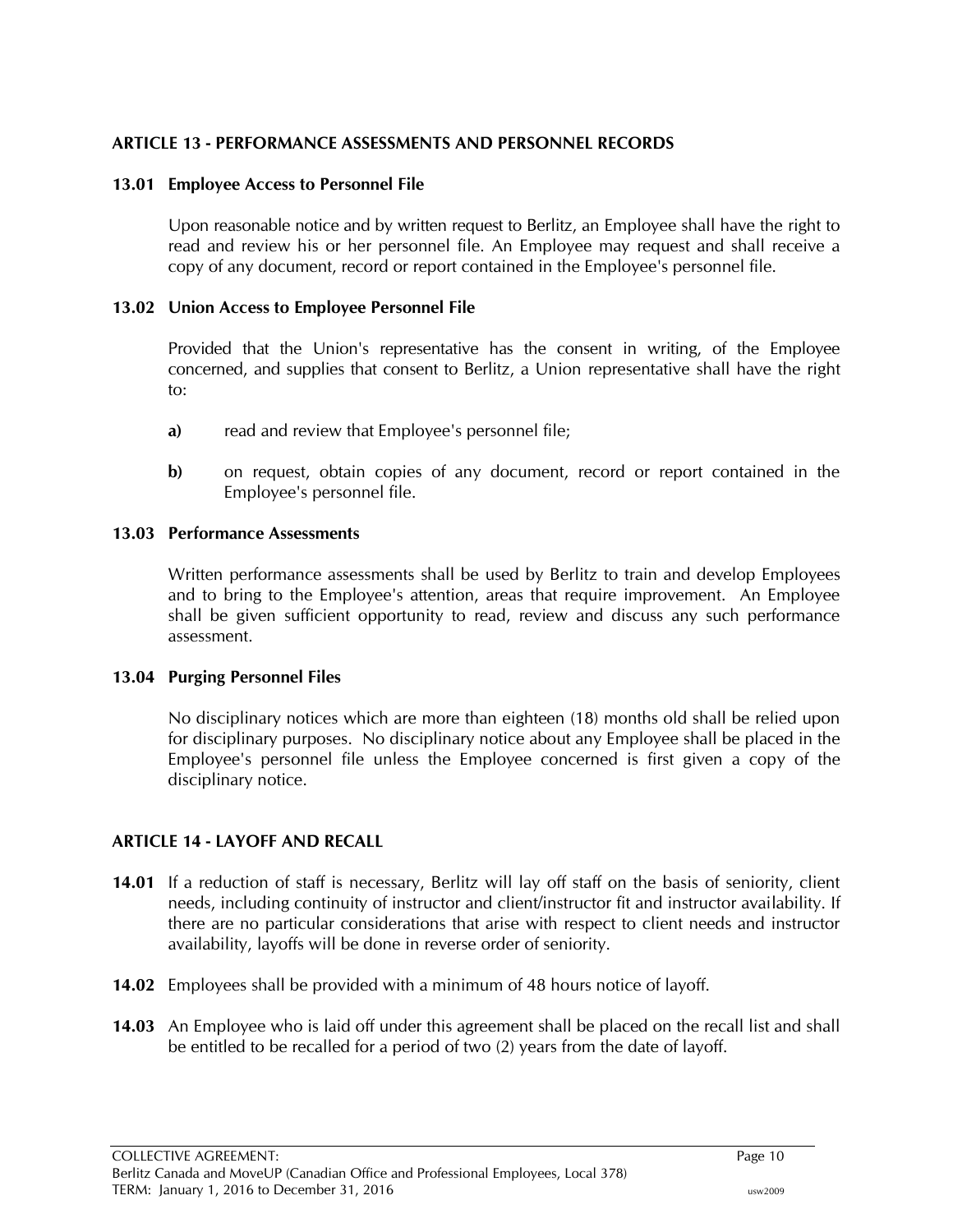### <span id="page-14-0"></span>**ARTICLE 15 – ADJUSTMENT PLAN**

- **15.01** If Berlitz introduces or intends to introduce a measure, policy, practice or change that affects the terms, conditions or security of employment of a significant number of Employees to whom the collective agreement applies,
	- **(a)** Berlitz must give notice to the Union at least sixty (60) days before the date on which the measure, policy, practice or change is to be effected, and;
	- **(b)** after notice has been given, Berlitz and the Union must meet, in good faith, and endeavour to develop an adjustment plan, which may include provisions respecting any of the following:
		- **(i)** consideration of alternatives to the proposed measure, policy, practice or change, including amendment of provisions in the collective agreement;
		- **(ii)** human resource planning and Employee counseling and retraining;
		- **(iii)** notice of termination;
		- **(iv)** severance pay;
		- **(v)** entitlement to pension and other benefits including early retirement benefits;
		- **(vi)** a bipartite process for overseeing the implementation of the adjustment plan.
- **15.02** If, after meeting in accordance with subsection (b), the parties have agreed to an adjustment plan, it is enforceable as if it were part of the collective agreement between Berlitz and the Union.
- **15.03** Article 15.01 and 15.02 do not apply to the termination of the employment of Employees exempted by section 65 of the *Employment Standards Act* from the application of section 64 of that Act as amended from time to time.

# <span id="page-14-1"></span>**ARTICLE 16 - SEVERANCE PAY**

- **16.01** Should Berlitz Vancouver close, Employees working at the time the closure is announced or workers who have been laid off as a result of the closure shall be entitled to severance pay as follows:
	- **a)** 2 weeks pay if the Employee has completed at least one (1) and up to two (2) consecutive years of employment;
	- **b)** 3 weeks pay if the Employee has completed three (3) consecutive years of employment; and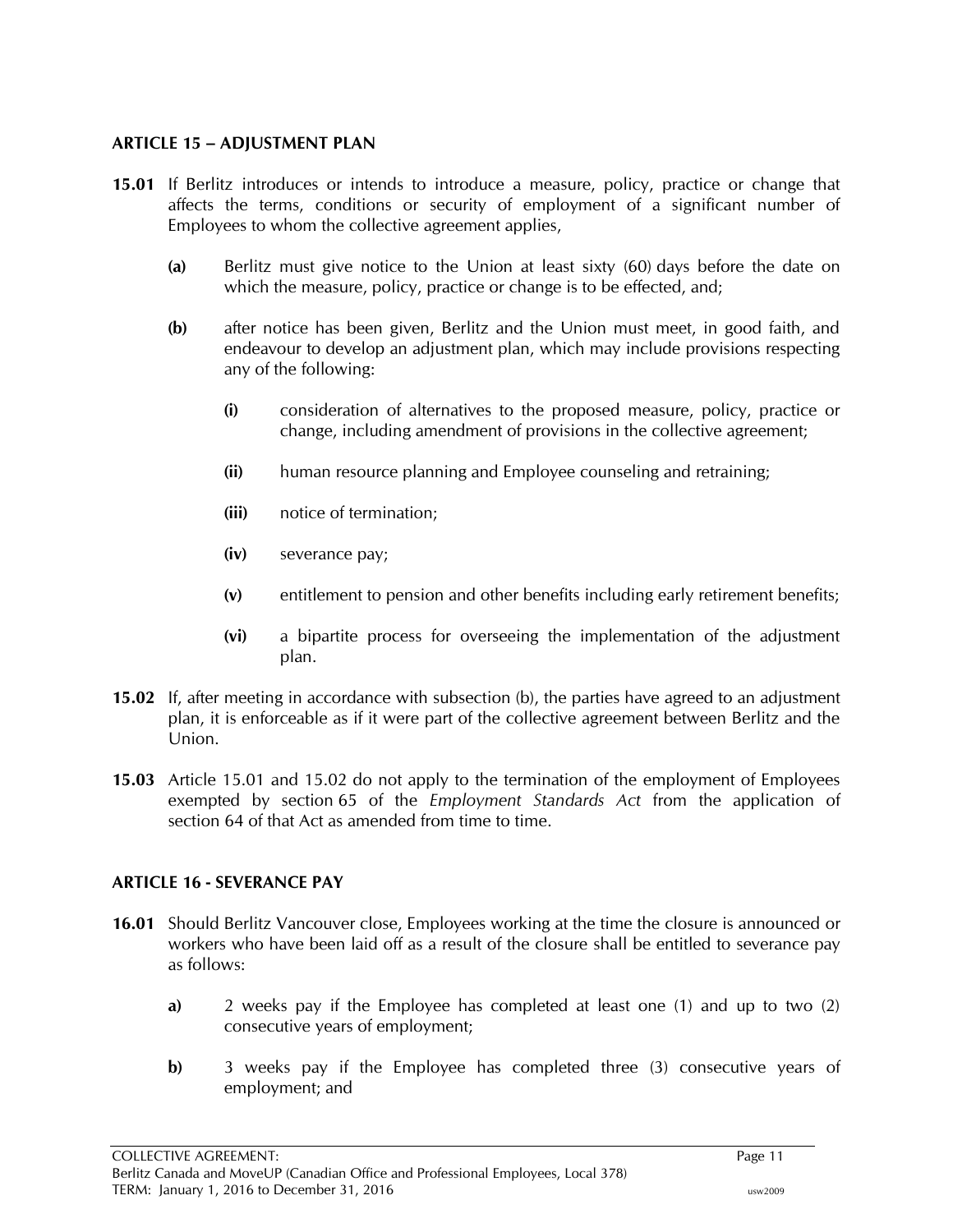an additional week thereafter for each completed consecutive year of employment, to a maximum of eight weeks severance.

"weeks pay" means for each week of pay an Employee is entitled to the amount obtained by totaling the Employee's weekly wages, at the regular rate, during the last 8 weeks in which the Employee worked and dividing the total by 8.

- **16.02** It is understood and agreed that at any time the Employee accepts severance pay in accordance with the Agreement, the Employee's employment shall be terminated and such Employee shall have no further rights under this agreement.
- **16.03** A consecutive year is defined as 1050 instructional units taught, on a consecutive year basis.

# <span id="page-15-0"></span>**ARTICLE 17 - DISCHARGE, SUSPENSION, DISCIPLINE AND TERMINATION**

#### <span id="page-15-1"></span>**17.01 Just Cause**

Except as set out in Article 11, Berlitz shall only discipline, discharge or terminate an Employee for just cause. The burden of proof of just cause shall rest with Berlitz.

#### <span id="page-15-2"></span>**17.02 a) Union Representation**

Employees shall have the right to have a Job Steward or Union Representative present at any meeting with Berlitz that could result in discipline or discharge.

#### **b) Notice of Disciplinary Action**

Berlitz shall provide the Employee and the Union with notice, in writing, of any disciplinary action taken and the reasons for such action.

#### <span id="page-15-3"></span>**ARTICLE 18 - GRIEVANCE PROCEDURE**

#### <span id="page-15-4"></span>**18.01 Definition of Grievance**

Prior to initiating a written grievance, the Employee, with or without a job steward, should attempt to resolve a problem directly with management. Management will provide its response within ten (10) working days of being advised of the problem.

"Grievance" means any difference, disagreement or dispute between the Parties, concerning:

- **(a)** The interpretation, application, operation or any alleged violation of any provision of this Agreement, including any question as to whether or not any matter is arbitrable; or
- **(b)** the discipline, discharge or termination of any Employee.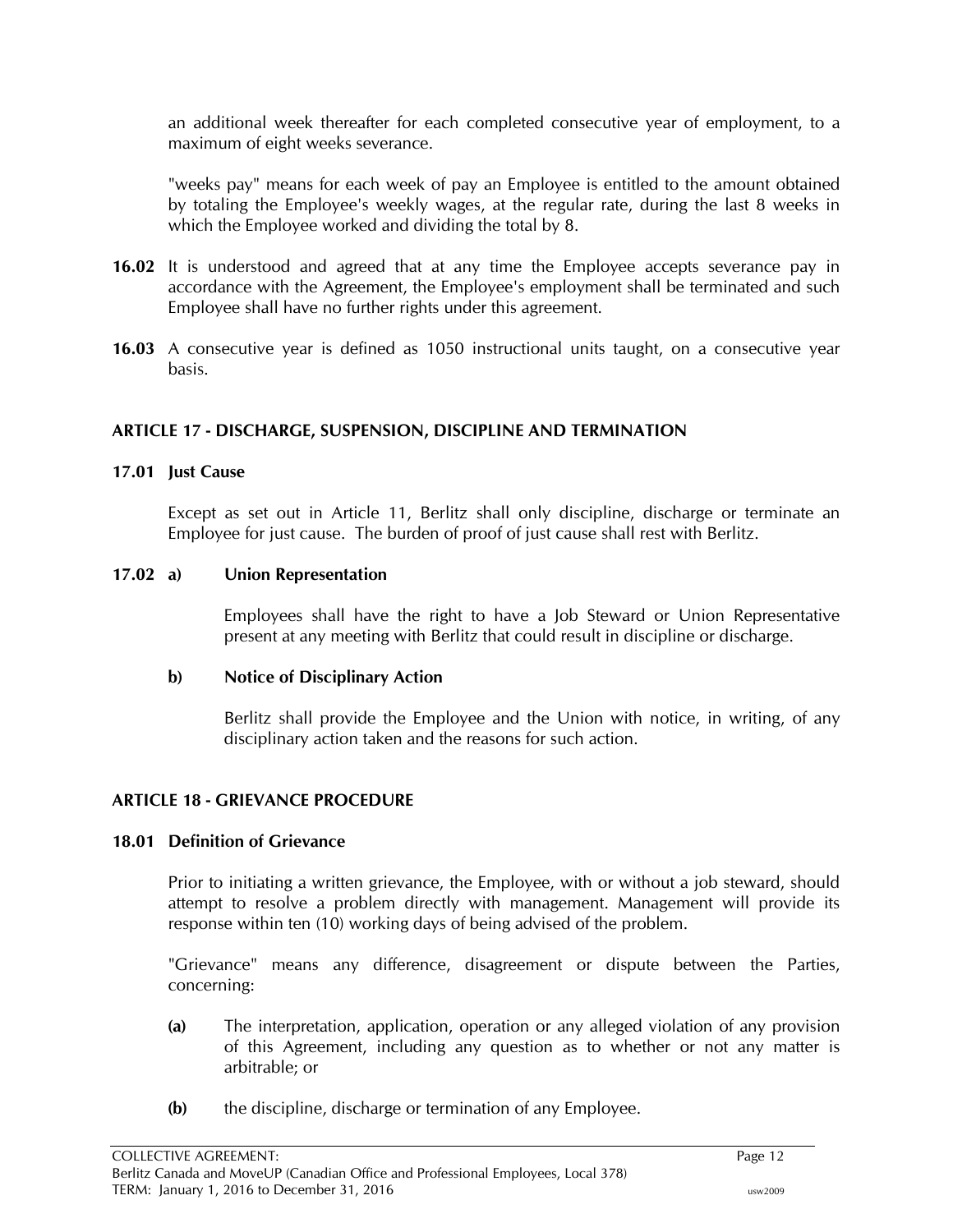#### <span id="page-16-0"></span>**18.02 Right to Grieve**

- **(a)** Any Employee who considers himself/herself aggrieved shall have the right to initiate and to process a grievance under this Agreement, subject to the consent of the Union, in which case the Union shall at all times control carriage of the grievance on behalf of the Employee.
- **(b)** The Union shall have the right to initiate and to process a grievance, including policy grievances, under this Agreement on behalf of itself, or on behalf of any Employee, or on behalf of any group of Employees.
- **(c)** Berlitz shall have the right to initiate and to process a grievance under this Agreement with respect to the Union's actions.
- **(d)** It is mutually agreed that any Employee or Party exercising his, her or its rights under this Agreement does so without prejudice to his, her or its relations with any Employee or Party or representative of either Party.

#### <span id="page-16-1"></span>**18.03 Grievance Process**

- **(a)** All grievances must be submitted in writing at the appropriate step by:
	- **(i)** setting out the nature of the grievance and the circumstances from which it arose;
	- **(ii)** stating the provision(s) of the Agreement at issue or alleged to have been violated;
	- **(iii)** stating the redress or other action required to resolve the matter;
	- **(iv)** transmitting the grievance to the other Party.
- **(b)** Throughout the grievance procedure, in attempting to effect resolution, the Parties may fashion such settlements as they deem appropriate and mutually acceptable.
- **(c)** All grievances shall be resolved without stoppage of work.

#### **Grievance Will Be Processed as Follows:**

#### **Step I**

The Job Steward or Union Representative, with or without the aggrieved Employee, will attempt to settle the written grievance with the Supervisor (designated by Berlitz) involved in the dispute.

If the grievance is not settled at Step 1, the Berlitz representative present at the meeting will relate to the Union in writing, within ten (10) working days, Berlitz's acceptance or rejection of the grievance.

If settlement is not reached, the grievance may proceed to Step 2.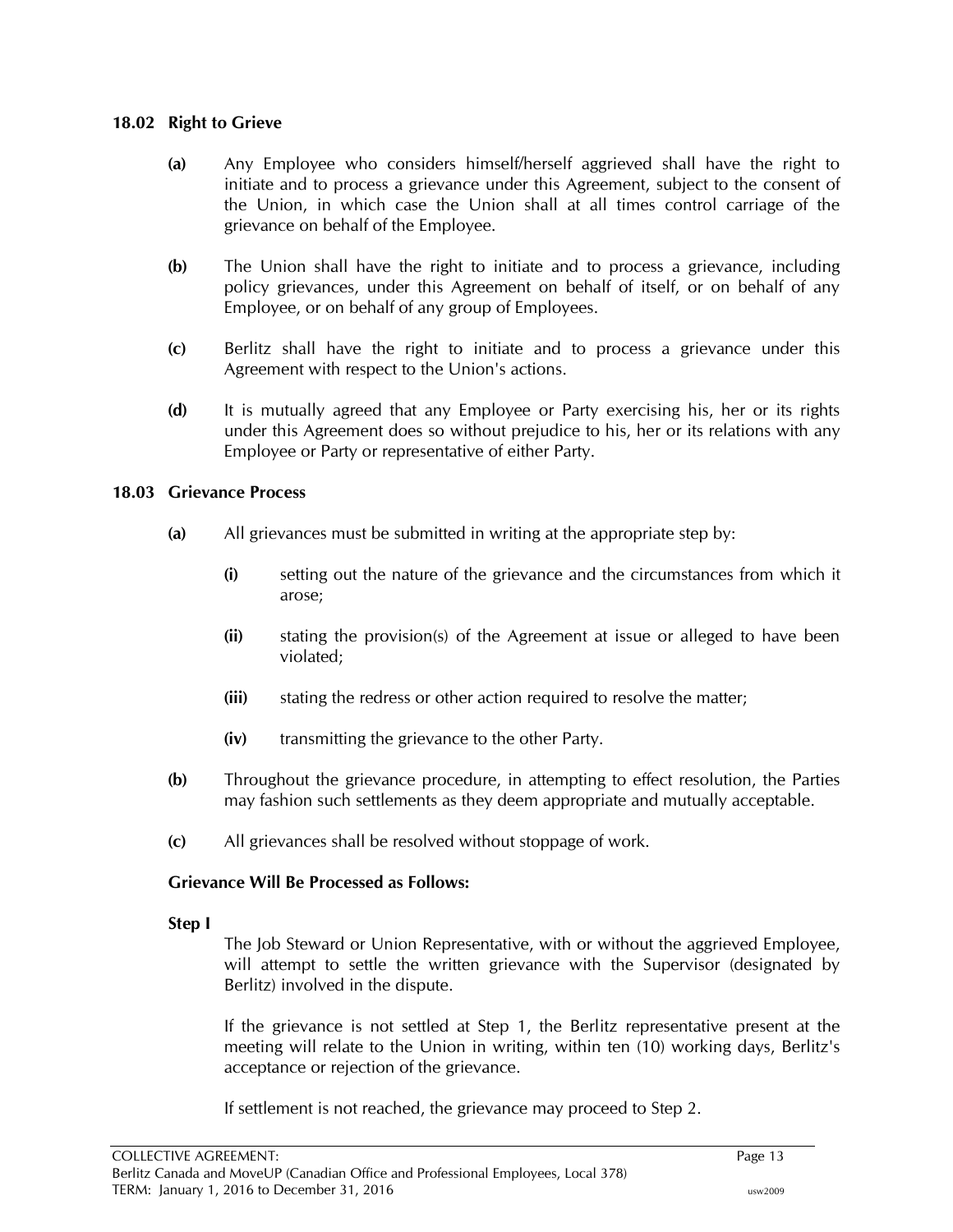#### **Step 2**

Failing a satisfactory settlement at Step 1, the Union may submit within fifteen (15) working days the written grievance to the Director or his/her authorized representative. The Director, or his/her authorized representative, accompanied if so desired by other representatives of Berlitz, will meet with the Union Representative within fifteen (15) working days of receipt of the grievance with the view to achieving a settlement.

If the grievance is not settled at Step 2, the Berlitz representative present at the meeting will relate within fifteen (15) working days, acceptance or rejection in writing of the grievance to the Union.

If settlement is not reached the Union may, within thirty (30) calendar days, pursue the grievance to Step 3.

#### **Step 3 Arbitration**

If the request for the extension is made in writing, such request will not be unreasonably denied.

#### <span id="page-17-0"></span>**18.04**

#### **(a) Management Grievances**

Management grievances will be put in writing and initiated at Step 2. Berlitz may submit the grievance in writing to the Union within ten (10) working days of becoming aware of events giving rise to the grievance. The Director or his/her authorized representative, accompanied if so desired by other representatives of Berlitz, may meet with the Union Representative(s) within ten (10) working days of the receipt of the grievance with the view to achieving a settlement. The Union shall reply to the grievance within ten (10) working days after it was received.

#### **(b) Reference to Arbitration**

If a satisfactory settlement is not reached at Step 2, Berlitz may advance the grievance to arbitration, provided written notice of such is given to the Union within thirty (30) calendar days following the receipt of the Union's reply at Step 2.

#### <span id="page-17-1"></span>**18.05 Discharge Cases**

A grievance regarding the suspension or discharge of an Employee may be initiated at Step 2.

#### <span id="page-17-2"></span>**18.06 Group or General Grievances**

Grievances of a general or group nature will be put in writing and initiated at Step 2.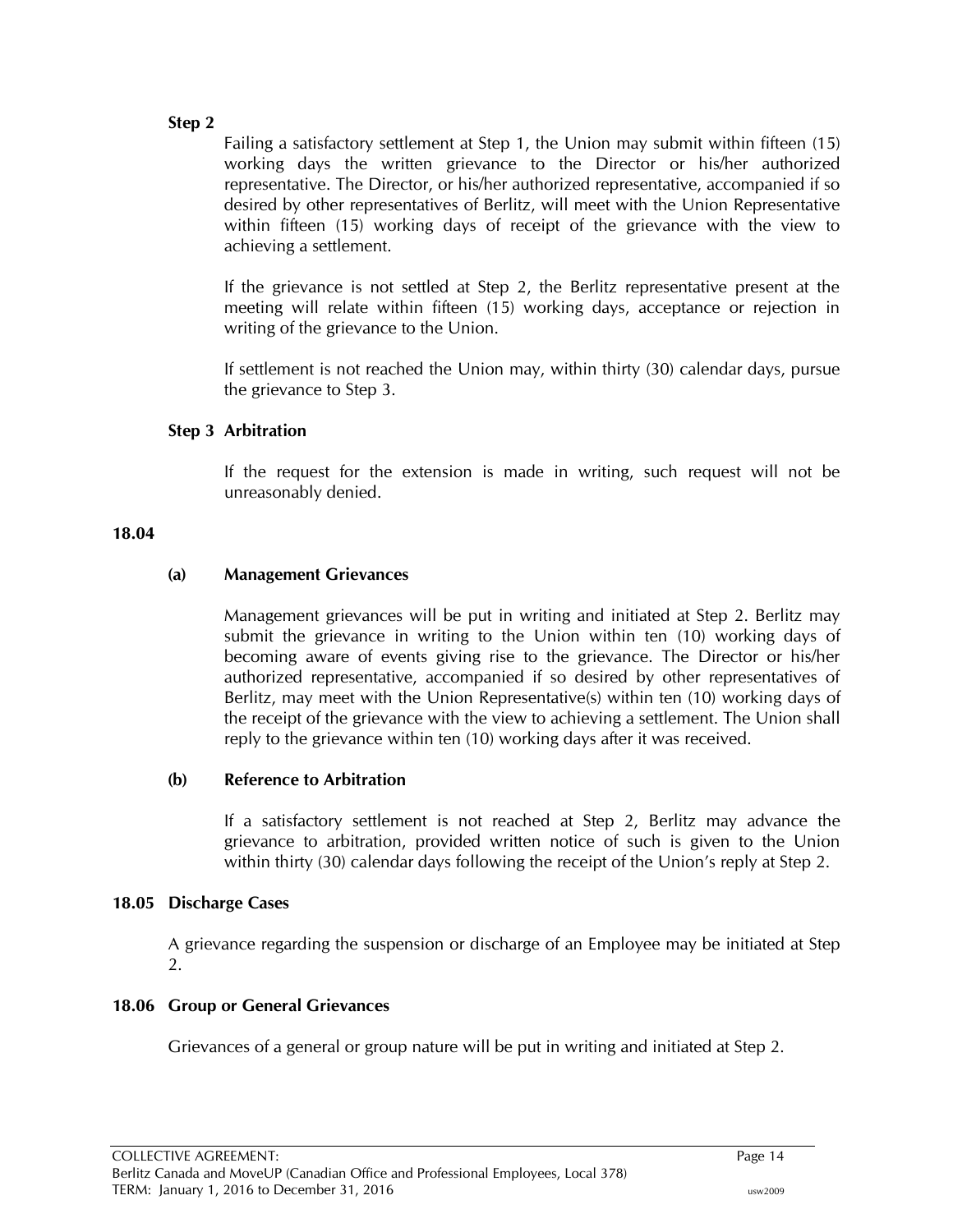# <span id="page-18-0"></span>**ARTICLE 19 - ARBITRATION**

# <span id="page-18-1"></span>**19.01 Reference to Arbitration**

After exhausting the grievance procedure and subject to the applicable time limits as set forth in this Agreement, the grieving Party may, by written notice to the other Party, refer any unresolved matter to arbitration, in which event the matter shall be resolved in accordance with the provisions of this Article.

#### <span id="page-18-2"></span>**19.02 Selection of Arbitrator**

All grievances submitted to arbitration under this Article shall be adjudicated by a single Arbitrator who shall be selected on a case-by-case basis by mutual agreement between the Parties. If Berlitz and the Union cannot agree on an Arbitrator within twenty (20) calendar days following the date of issue of a notice of referral to arbitration, then the Parties shall choose one (1) of the arbitrators from the list defined below, by random draw, subject to the availability of the selected arbitrator to hear the grievance within ninety (90) calendar days.

# **Arbitrator List**

For the duration of this Agreement the list of Arbitrators shall be:

Rory MacDonald David McPhillips Colin Taylor Don Munroe Allan Hope Judi Korbin

This list shall be reviewed and amended if one of the Arbitrators becomes unavailable or upon expiry of the collective agreement, or by mutual agreement at any time during the collective agreement.

#### <span id="page-18-3"></span>**19.03 Jurisdiction of Arbitrator**

- **(a)** Arbitrators shall be vested with all powers that are necessary for the complete, final and binding resolution of any matter in dispute. Except as expressly provided otherwise by this Agreement, the Arbitrator shall not, however, have the power to add to, subtract from, alter, amend, or otherwise change or modify any part of this Agreement or render any binding decision which is inconsistent with any of its terms.
- **(b)** Arbitrators shall have the power to amend any grievance in order to relieve either Party of any failure to conform to any technicality.

# <span id="page-18-4"></span>**19.04 Decision of Arbitrator**

**(a)** The Arbitrator shall proceed as soon as practical to hear the grievance and shall endeavour to render a decision within thirty (30) calendar days following the date of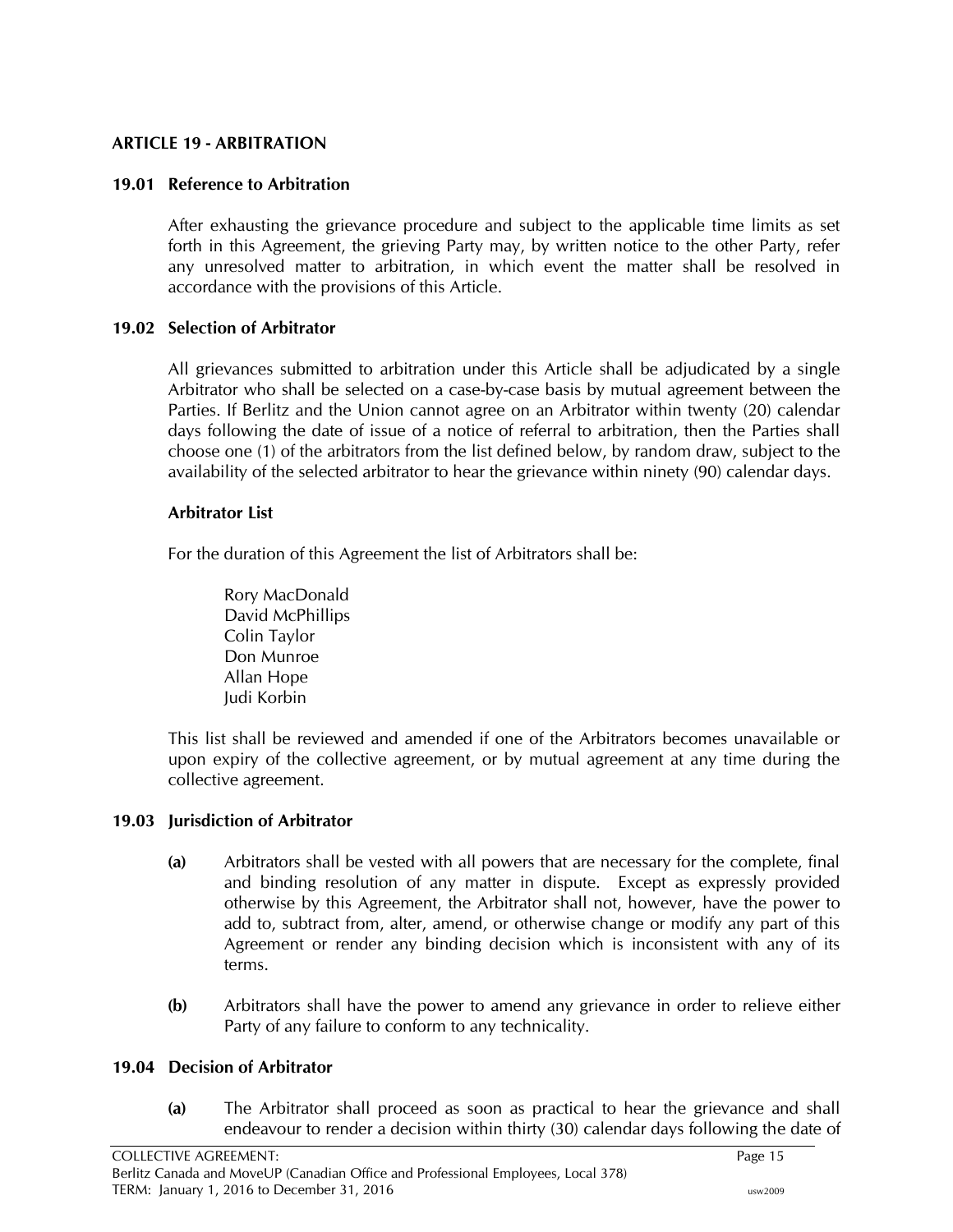final conclusion of the hearing. The decision of the Arbitrator shall be in writing and shall be final and binding on Berlitz, the Union and each Employee in the bargaining unit affected by the decision.

**(b)** Should either Party disagree as to the meaning, intent or implementation of an Arbitrator's decision, such Party may apply to the Arbitrator to reconvene the hearing to clarify the decision or decide any issue in dispute and the Arbitrator shall have jurisdiction to resolve these matters.

### <span id="page-19-0"></span>**19.05 Arbitration Expenses**

The fees and expenses of the Arbitrator shall be borne equally by the Parties.

# <span id="page-19-1"></span>**19.06 Time Off Work For Arbitration Purposes**

- **(a)** Employees required by Berlitz to attend or participate in any investigation, discussion, meeting or hearing with respect to the processing of any arbitration under this Article, shall be granted time off work with pay by Berlitz for this purpose and this time shall be deemed to be time worked. Accordingly, they shall be kept "whole" with respect to all pay, seniority, benefits and other rights and entitlements which would accrue to them pursuant to this Agreement had they remained working.
- **(b)** Employees required by the Union to attend or participate in any investigation, discussion, meeting or hearing with respect to the processing of any arbitration under this Article, shall be granted time off work without pay by Berlitz for this purpose. This time shall be deemed to be time worked. Accordingly, they shall be kept "whole" with respect to all seniority, benefits and other rights and entitlements which would accrue to them pursuant to this Agreement had they remained working.

# <span id="page-19-2"></span>**ARTICLE 20 – WAGE ADMINISTRATION**

#### <span id="page-19-3"></span>**20.01**

All Employees will be paid bi-weekly for the instructional units worked.

#### <span id="page-19-4"></span>**20.02**

Instructors who have been scheduled to give lesson(s) shall be paid for those lessons whether or not the student(s) attend those lesson(s) unless they are notified by  $4:30$  pm the working weekday before the scheduled lesson(s) that such lesson(s) has been cancelled.

# <span id="page-19-5"></span>**20.03 Travel Allowance**

Instructors giving lessons at a teaching destination within the City of Vancouver other than the language centre will not be compensated for travel expenses or travel time if they are not required to report to another teaching site or to the language centre on that day and if the location is accessible by public transportation.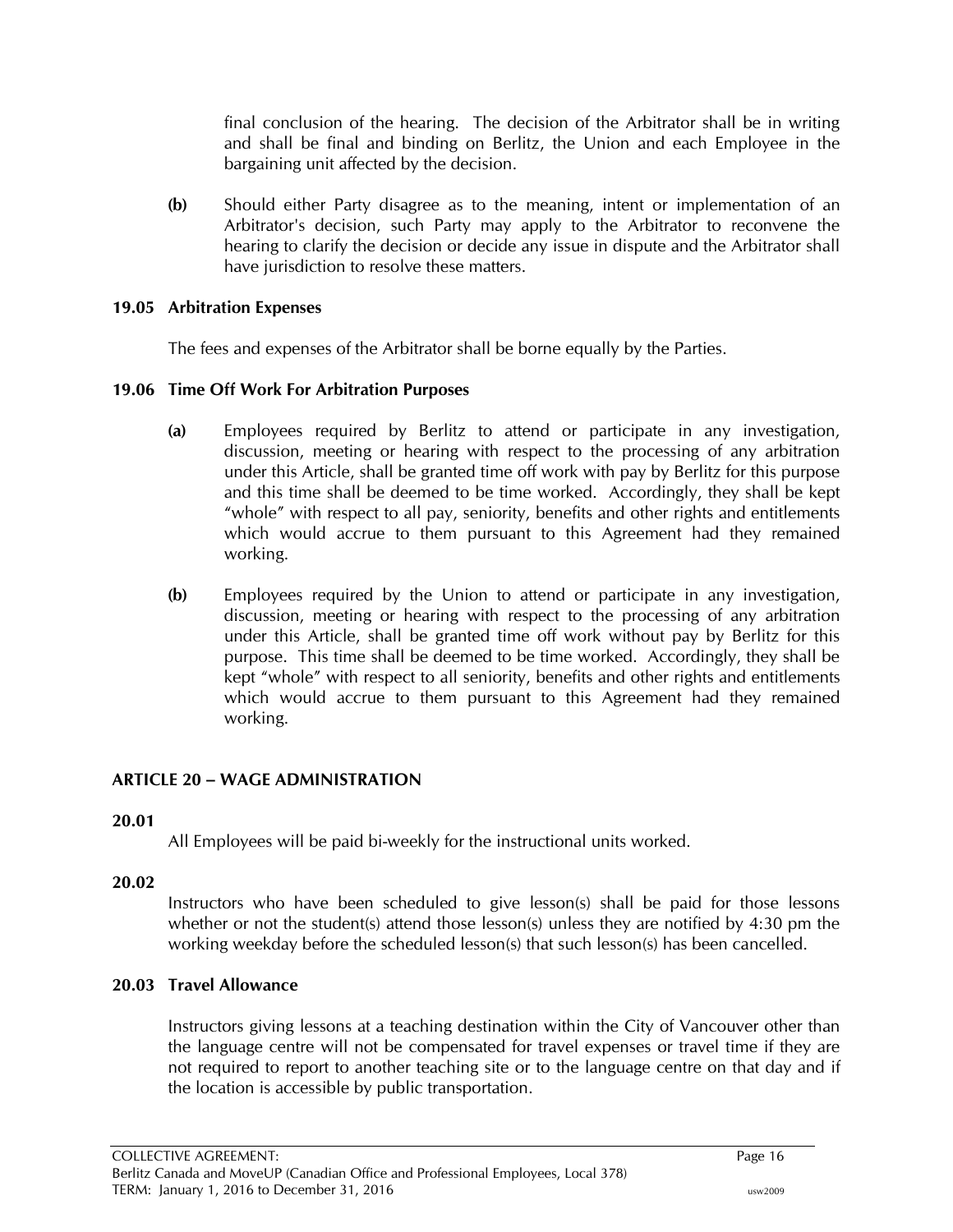Instructors who give lessons at a teaching destination within the City of Vancouver other than the language centre and who are required to use their own vehicles to access the destination will be provided an allowance of thirty-five (35) cents per kilometre to access the destination and will be reimbursed for their parking if applicable. They will not be compensated for the travel time if they are not required to report to another teaching site or to the language centre on that day.

Instructors giving lessons at several teaching destinations within the City of Vancouver, which may include the language centre, will be compensated for their travel expenses and will be compensated at their base rate for the actual time required to travel between destinations, in 15-minute increments. The mode of transportation is at Berlitz's discretion.

Instructors giving lessons outside the city of Vancouver will be reimbursed for travel expenses and parking and will be compensated at their base rate for the actual travel time required to access the teaching site from the City of Vancouver city limits, in 15 minute increments.

In situations where Berlitz requires an Employee to travel more than 100 kilometres outside the Vancouver city limits, Berlitz will determine the mode of transportation and provide the Employee with a travel advance.

If an instructor is required to perform work at a location more than 100 kilometres outside the City of Vancouver and such work requires an overnight stay, Employees will be reimbursed for meals upon the production of a receipt to the following maximums:

| <sup>1</sup> | breakfast: | \$15.00 |
|--------------|------------|---------|
| 2)           | lunch:     | \$15.00 |
| 3)           | dinner:    | \$25.00 |

# <span id="page-20-0"></span>**ARTICLE 21: WORKING HOURS**

- **21.01** Berlitz will schedule Employee(s) based on client needs, including continuity of instructor and client/instructor fit and instructor availability. If there are no particular considerations that arise with respect to client needs and instructor availability, scheduling will be done on the basis of seniority.
- **21.02** No instructor will be assigned more than 8 lessons per day in a 6 day period in a calendar week (Sunday to Saturday), with a maximum of 45 lessons scheduled in total.
- **21.03** During the calendar year all regular instructors shall advise Berlitz of their availability. Such availability cannot be changed during a calendar quarter. Instructors must provide Berlitz with their restrictions on availability fifteen (15) calendar days in advance of the commencement of the next quarter.
- **21.04** Probationary Employees cannot restrict or change their availability during their probationary period.
- **21.05** Each Employee shall receive a five (5) minute paid rest period for each instruction unit taught in each work day.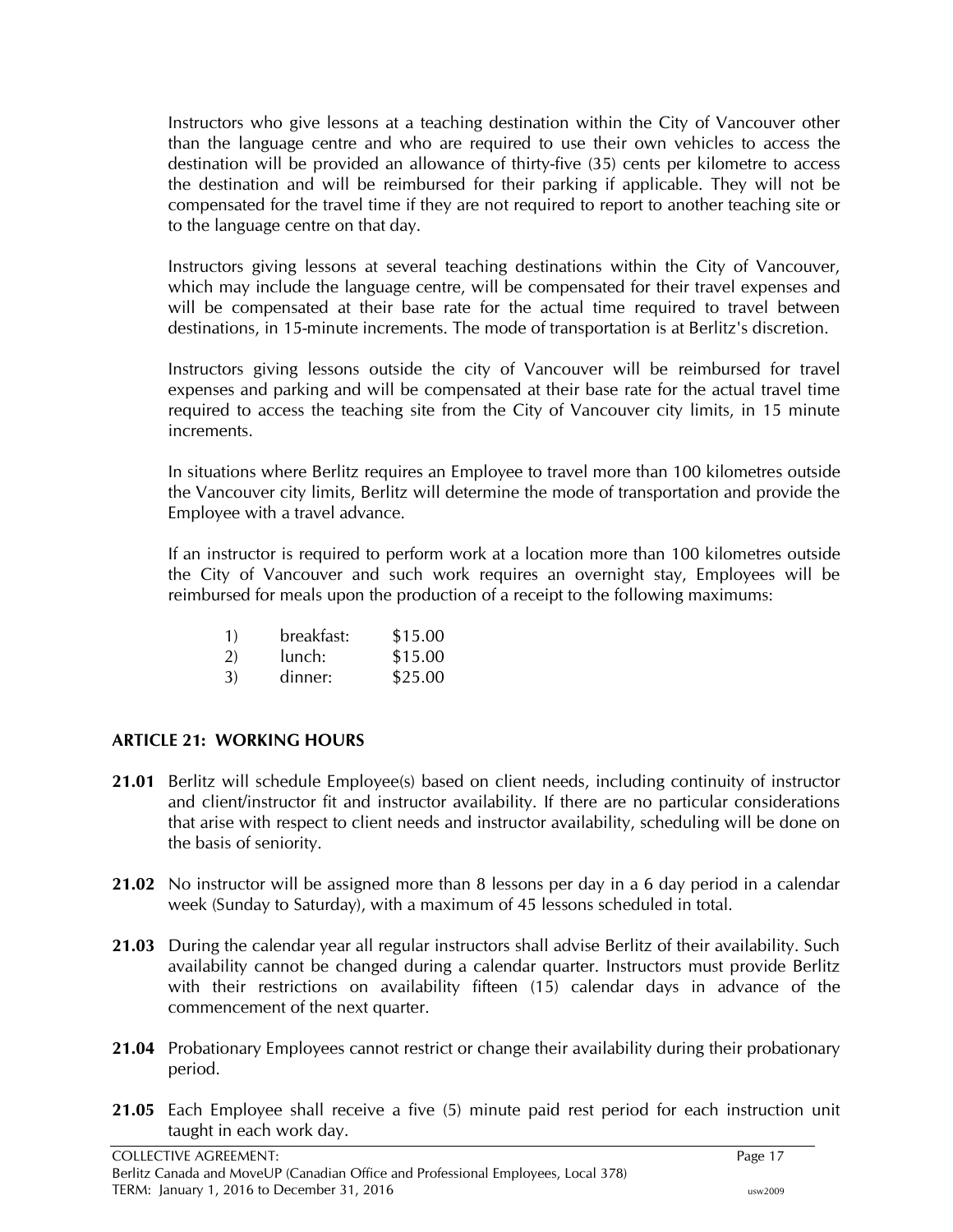- **21.06** Each Employee shall receive a half (½) hour unpaid lunch break, to be taken at or near the mid point of the work day. Upon mutual agreement the unpaid lunch period may be changed to one hour.
- **21.07** Bargaining Unit members who are required by Berlitz to provide familiarization to new employees shall be paid their applicable group rate for time worked.

#### <span id="page-21-0"></span>**ARTICLE 22 - OVERTIME HOURS/PREMIUM PAY**

- **22.01** Employees shall be paid overtime at the rate of time and one half (1 ½) for all hours worked in excess of forty (40) in a week.
- **22.02** Employees shall be paid double time for all hours worked in excess of twelve (12) hours in a day.
- **22.03** Any hours worked in excess of twelve (12) hours in a day and any overtime paid pursuant to Article 22.02 shall not be included for the purposes of calculating overtime pursuant to Article 22.01

# <span id="page-21-1"></span>**ARTICLE 23 – PAID HOLIDAYS**

#### <span id="page-21-2"></span>**23.01 Paid Holidays**

**(a)** For the purposes of this Agreement, the following are acknowledged as Paid Holidays:

| New Year's Day    | Labour Day        |
|-------------------|-------------------|
| Good Friday       | Thanksgiving Day  |
| Victoria Day      | Remembrance Day   |
| Canada Day        | Christmas Day     |
| B.C. Day          | <b>Boxing Day</b> |
| <b>Family Day</b> |                   |

**(b)** In addition to the above, any other public holiday gazetted, declared or proclaimed by the Federal Government or the Government of the Province of British Columbia, shall be deemed to be a Paid Holiday for the purposes of this Agreement.

#### <span id="page-21-3"></span>**23.02 (a) Eligibility**

Instructors who have been employed by Berlitz for at least thirty (30) days before the paid holiday shall be entitled to holiday pay in accordance with Article 23.02 (b).

#### **(b) Calculation of Holiday Pay**

An instructor who is given a day off on a paid holiday, or who is by mutual agreement between the Instructor and Berlitz given a different day off as a substitute for the paid holiday, shall be paid holiday pay calculated on the basis of her or his average daily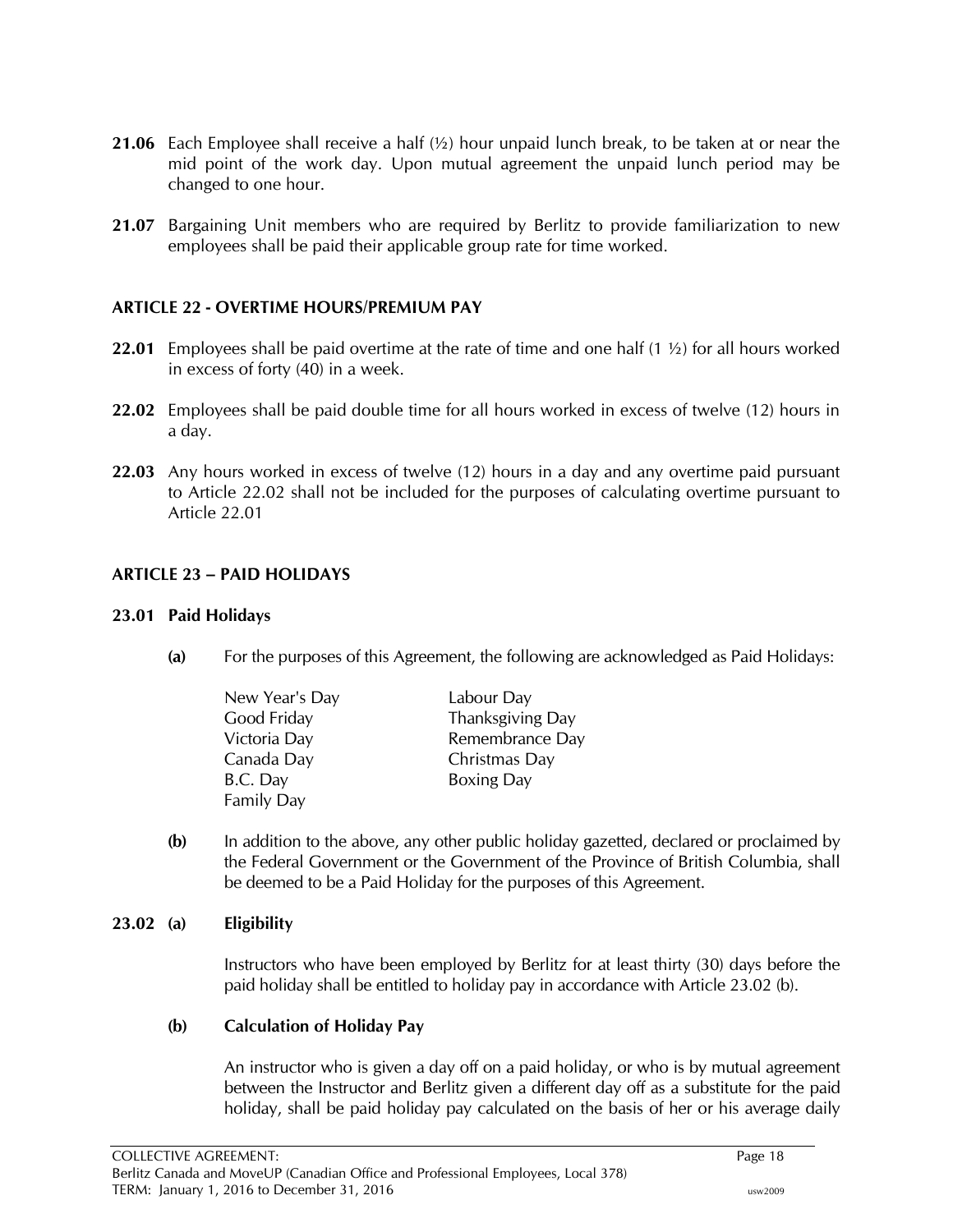earnings divided by the number of working days in the thirty (30) calendar day period preceding the paid holiday or substitute.

# <span id="page-22-0"></span>**23.03 Paid Holiday Falling On a Day of Rest**

When a paid holiday falls on an Employee's day of rest, the Employee shall be entitled to a day off work with pay in lieu of the holiday observed. The scheduling of such paid time off work shall be subject to mutual agreement between the Employee and Berlitz.

# <span id="page-22-1"></span>**23.04 Work on a Scheduled Paid Holiday**

# **(a) Minimum**

A minimum payment of five (5) lessons at applicable overtime rates in Article 22 shall apply with respect to reporting for work on any paid holiday, exclusive of any applicable payment for travel time.

# **(b) Pay and Time Off Work Entitlements**

When an Employee works on a scheduled paid holiday the Employee shall be paid at the applicable overtime rates specified in Article 22 plus the Employee shall be given a day off work with pay in lieu of the holiday. Scheduling of this paid time off work shall be subject to mutual agreement between the Employee and Berlitz.

### <span id="page-22-2"></span>**23.05 Scheduling Work on Paid Holidays**

Where Berlitz has a requirement for work to be performed on any paid holiday the performance of such work by any Employee shall be subject to the following:

- **(a)** Berlitz shall ask Employees who normally perform the available work and who are qualified in accordance with Article 21.01, in seniority order, from highest to lowest, if they want to work on a given paid holiday and those Employees who accept shall thereby be scheduled to work on that day.
- **(b)** Berlitz shall give at least seven (7) calendar days prior notice to each Employee who is scheduled in accordance with this article to work on any paid holiday.

# <span id="page-22-3"></span>**ARTICLE 24 – VACATIONS**

- **24.01** Employees shall be entitled to receive vacation pay at the rate of 4% of gross earnings. Such vacation pay shall be payable on each pay cheque.
- **24.02** After completion of four consecutive years of employment, Employees shall be entitled to receive vacation pay at the rate of 6% of gross earnings. Such vacation pay shall be payable on each pay cheque.
- **24.03** Employees who wish to take time off for vacation shall make such request to the Director at least 1 month in advance. Such vacation requests will be granted subject to operational requirements, and will not be unreasonably denied.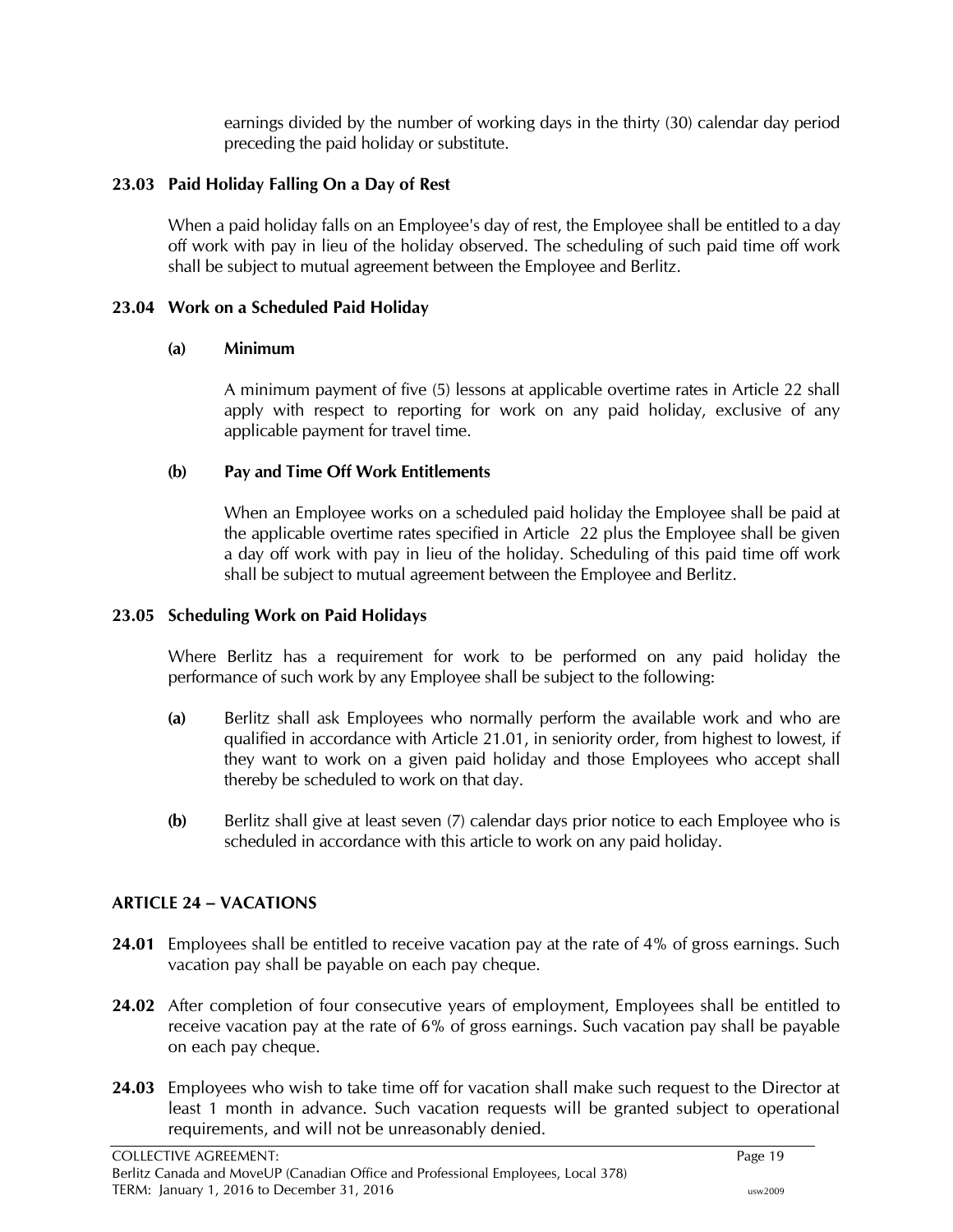**24.04** Berlitz shall respond to vacation requests within 5 working days.

Once a vacation request has been granted, an Employee cannot cancel such vacation within fifteen (15) calendar days of the anticipated commencement and exercise his or her seniority rights to obtain work during that time period.

**24.05** Instructors who teach over 1300 lessons in a calendar year shall be required to take a minimum of one (1) calendar week time off each calendar year, in a minimum block of 7 calendar days each.

#### <span id="page-23-0"></span>**ARTICLE 25 - MEDICAL CERTIFICATES AND EXAMINATIONS**

- **25.01** An Employee may be required by Berlitz to produce a certificate from a medical practitioner if the Employee is absent from work for medical reasons.
- **25.02** Should Berlitz require an Employee to see a health care professional that Berlitz chooses, all costs related to that examination and any report provided as a result of that examination, shall be borne by Berlitz.
- **25.03** Berlitz and any Union Representative who have access to medical information pertaining to any Employee shall protect the confidentiality of such material in accordance with the law. This shall not prevent the proper introduction of such material into evidence in legal proceedings in which the material is relevant to those proceedings.

#### <span id="page-23-1"></span>**ARTICLE 26- SICK LEAVE**

- **26.01** Instructors who teach 140 lessons per month during 10 non-consecutive months in a calendar year for two consecutive years, and who continue to teach a minimum of 140 lessons per month shall be entitled to ten (10) paid sick days. Sick days shall not be paid out nor will they be carried over from year to year.
- **26.02** Where an instructor commences teaching and falls sick during that day, he or she shall be paid for the units he/she would have taught that day and the eligibility requirements set out in Article 26.01 do not apply.
- **26.03** Berlitz may require an Employee to produce a doctor's certificate. Requests for a doctor's certificate shall not be unreasonable.

#### <span id="page-23-2"></span>**ARTICLE 27 - FAMILY LEAVE**

#### <span id="page-23-3"></span>**27.01 Maternity Leave**

#### **(a) Pregnancy Leave**

A pregnant Employee who requests leave under this section is entitled to up to 17 consecutive weeks of unpaid leave,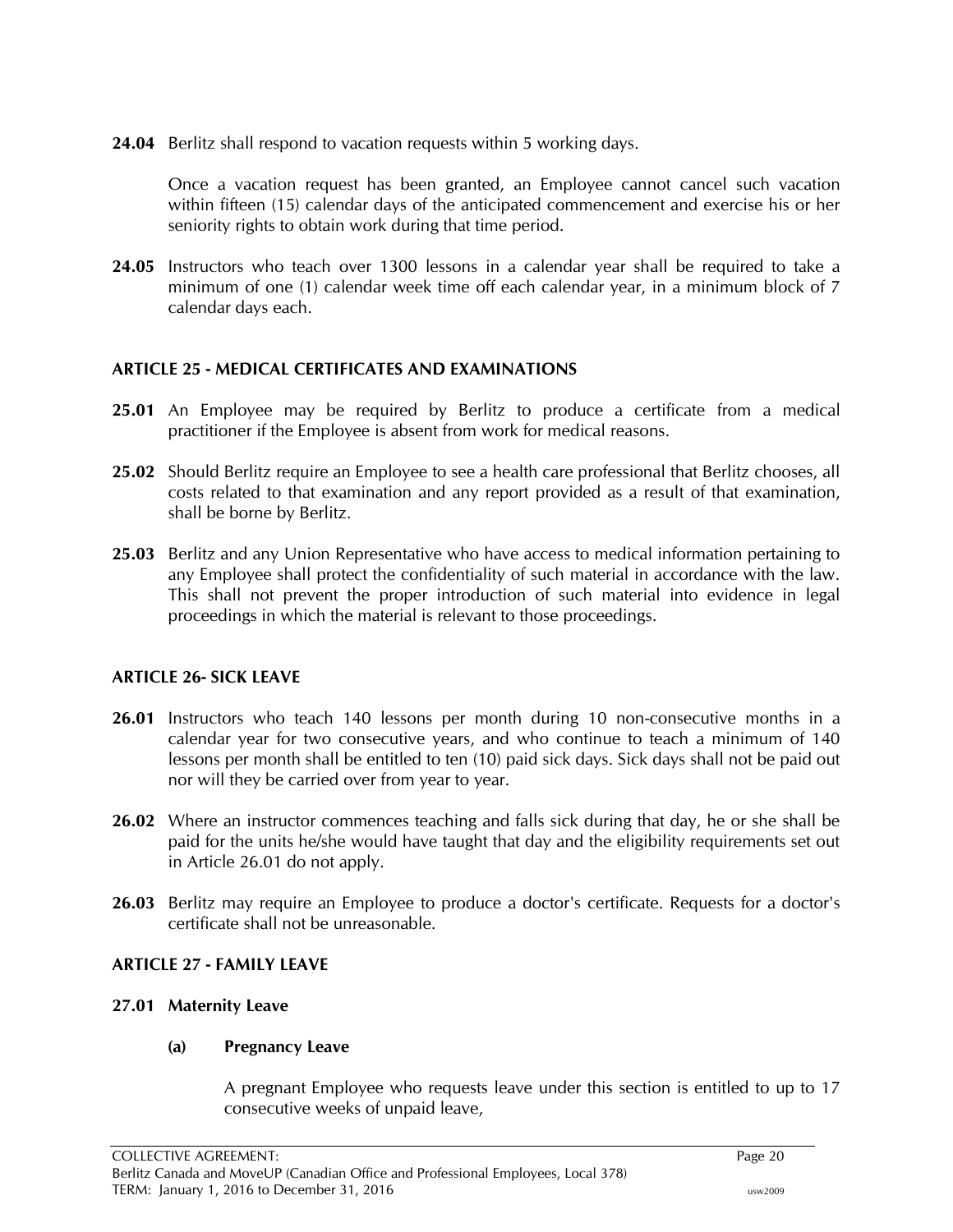- **(i)** beginning
	- **(1)** no earlier than 11 weeks before the expected birth date, and;
	- **(2)** no later than the actual birth date, and;
- **(ii)** ending
	- **(1)** no earlier than 6 weeks after the actual birth date, unless the Employee requests a shorter period, and;
	- **(2)** no later than 17 weeks after the actual birth date.
- **(b)** An Employee who requests leave under this section after the birth of a child or the termination of a pregnancy is entitled to up to 6 consecutive weeks of unpaid leave beginning on the date of the birth or of the termination of the pregnancy.
- **(c)** An Employee is entitled to up to 6 additional consecutive weeks of unpaid leave if, for reasons related to the birth or termination of the pregnancy, she is unable to return to work when her leave ends under subsection (a) or (b).
- **(d)** A request for leave must
	- **(i)** be given in writing to Berlitz,
	- **(ii)** if the request is made during the pregnancy, such request shall be given to Berlitz at least 4 weeks before the day the Employee proposes to begin leave, and;
	- **(iii)** if required by Berlitz, be accompanied by a medical practitioner's certificate stating the expected or actual birth date or the date the pregnancy terminated or stating the reasons for requesting additional leave under subsection (c).
- **(e)** A request for a shorter period under subsection (a) (ii) (1) must
	- **(i)** be given in writing to Berlitz at least one week before the date the Employee proposes to return to work, and;
	- **(ii)** if required by Berlitz, be accompanied by a medical practitioner's certificate stating the Employee is able to resume work.

#### <span id="page-24-0"></span>**27.02 Paternity Leave**

- **(a)** An Employee who requests parental leave under this section is entitled to:
	- **(i)** for the birth mother who takes leave under Article 27.01 in relation to the birth of the child or children with respect to whom the parental leave is to be taken, up to 35 consecutive weeks of unpaid leave beginning immediately after the end of the leave taken under Article 27.01 unless Berlitz and the Employee agree otherwise;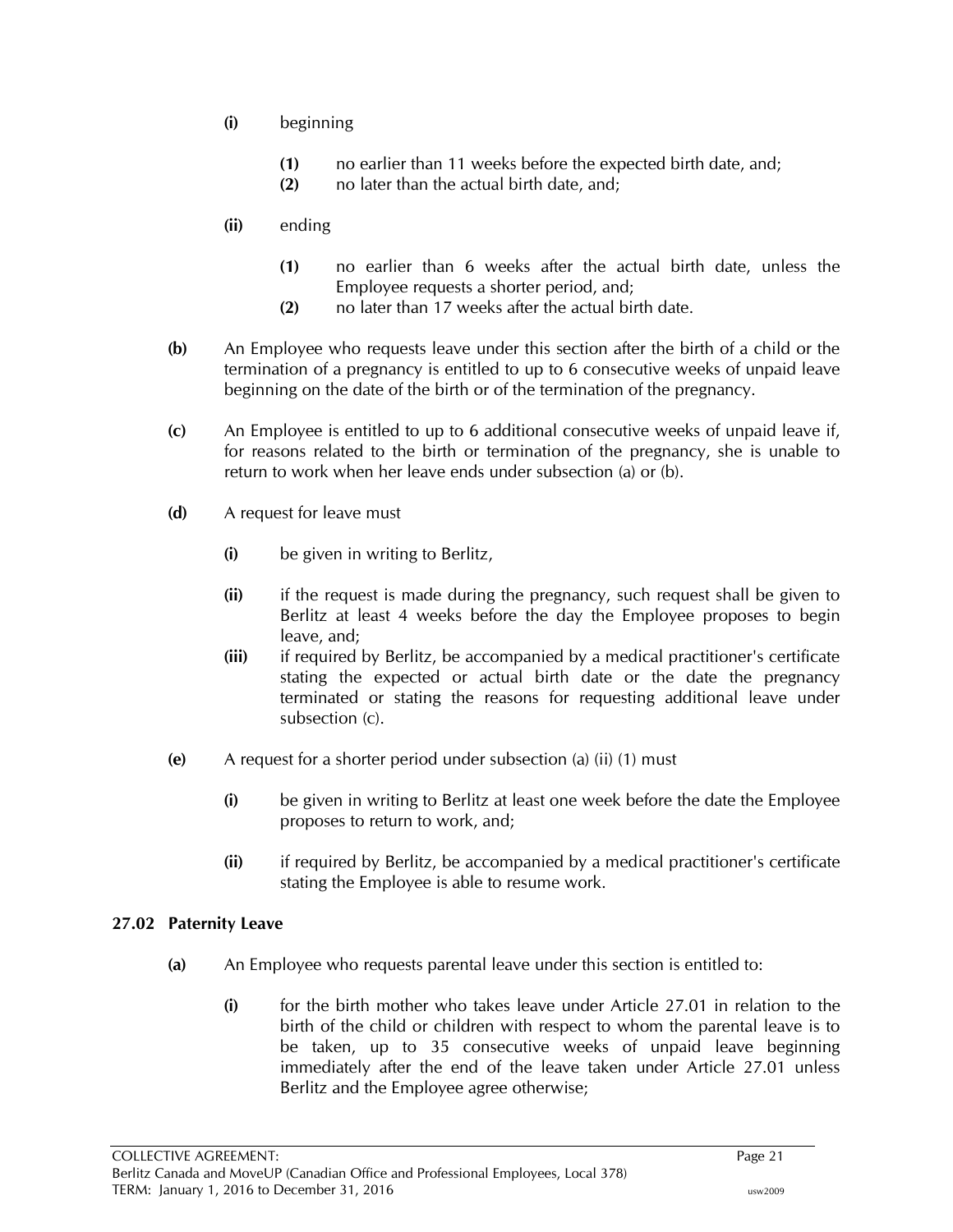- **(ii)** for the birth mother who does not take leave under Article 27.01 in relation to the birth of the child or children with respect to whom the parental leave is to be taken, up to 37 consecutive weeks of unpaid leave beginning after the birth and within 52 weeks after the event;
- **(iii)** for the birth father, up to 37 consecutive weeks beginning after the child's birth and within 52 weeks after that event, and;
- **(iv)** for an adopting parent, up to 37 consecutive weeks of unpaid leave beginning within 52 weeks after the child is placed with the parent.
- **(b)** If the child has a physical, psychological or emotional condition requiring an additional period of parental care, the Employee is entitled to up to an additional five (5) consecutive weeks of unpaid leave, beginning immediately after the end of the leave taken under subsection 27.02(a).
- **(c)** A request for leave must:
	- **(i)** be given in writing to Berlitz;
	- **(ii)** if the request is for leave under subsection 27.02(a) (i), (ii) or (iii), such request shall be given to Berlitz at least four (4) weeks before the Employee proposes to begin leave, and;
	- **(iii)** if required by Berlitz, be accompanied by a medical practitioner's certificate or other evidence of the Employee's entitlement to leave.
- **(d)** An Employee's combined entitlement to leave under Article 27.01(a) and Article 27.02 and is limited to 52 weeks plus any additional leave the Employee is entitled to under Article 27.01(c) or Article 27.02(b).

#### <span id="page-25-0"></span>**27.03 Family Responsibility Leave**

- **(a)** An Employee is entitled to up to five (5) days of unpaid leave during each employment year to meet responsibilities related to:
	- **(i)** the care, health or education of a child in the Employee's care or;
	- **(ii)** the care or health of any other member of the Employee's immediate family.
- **(b)** for the purpose of Article 27.03(a) "immediate family" means:
	- **(i)** the spouse, child, parent, guardian, sibling, grandchild or grandparent of an Employee, and;
	- **(ii)** any person who lives with the Employee as a member of the Employee's family.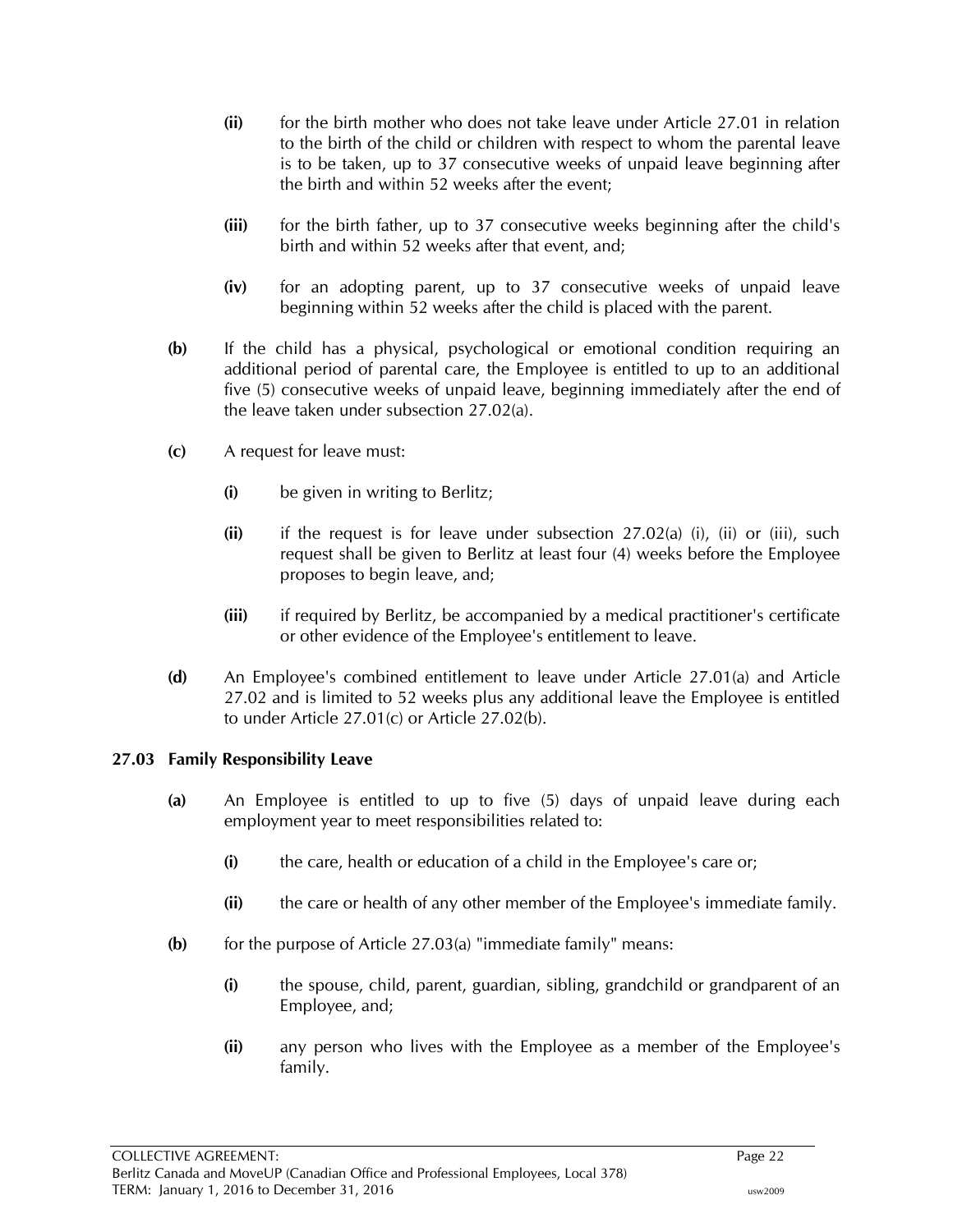#### <span id="page-26-0"></span>**27.04 Bereavement**

Should an Employee require time off due to the death of an immediate family member, he or she will be entitled to a paid leave of absence for up to five (5) consecutive days.

Pay will be calculated based on the earnings of the Employee in the preceding four (4) pay periods divided by forty (40).

Immediate family for purposes of Article 27.04 is defined as parents, parent in law, siblings, spouse, children, guardian, grandchildren, or grandparents of the Employee.

Should an Employee wish to take time off to attend a funeral of a family member other than immediate family, such time will be granted without pay.

# <span id="page-26-1"></span>**ARTICLE 28- LEAVE OF ABSENCES**

#### <span id="page-26-2"></span>**28.01**

An Employee shall be granted an unpaid leave of absence for the purpose of attending medical or dental appointments during working hours. Wherever possible, the Employee shall provide Berlitz with seventy-two (72) hours advance notice of the necessity for such leave.

#### <span id="page-26-3"></span>**28.02 Voting Leave**

Employees shall be scheduled so that they have the statutorily required number of consecutive clear hours free from work during the hours the polls are open in which to cast their ballots in any federal, provincial or municipal election or referendum.

#### <span id="page-26-4"></span>**28.03 Religious Holidays**

Leave of absence without pay for religious holidays may be granted, which permission shall be consistently applied and shall not be unreasonably denied by Berlitz.

#### <span id="page-26-5"></span>**28.04 Leave Of Absence For Union Business**

Employees who are acting as full-time officers or representatives of the Union or who are hired, elected or appointed to positions representing the COPE, Local 378, or the COPE shall be granted an unpaid leave of absence to perform their duties. The Union shall give the Berlitz notice in writing at their earliest opportunity but not less than fourteen (14) working days prior to the commencement of the leave. The Employee will continue to accrue seniority with Berlitz.

#### <span id="page-26-6"></span>**28.05 Leave of Absence for Union Function**

Upon written application to the immediate supervisor at least fourteen (14) working days in advance, and provided the requirements of the operation permit, Berlitz shall grant leave of absence without pay to not more than one (1) Employee to attend a Union convention or other official Union function on behalf of the Union. Such leave shall not exceed one (1) week, except where mutually agreed to extend such period.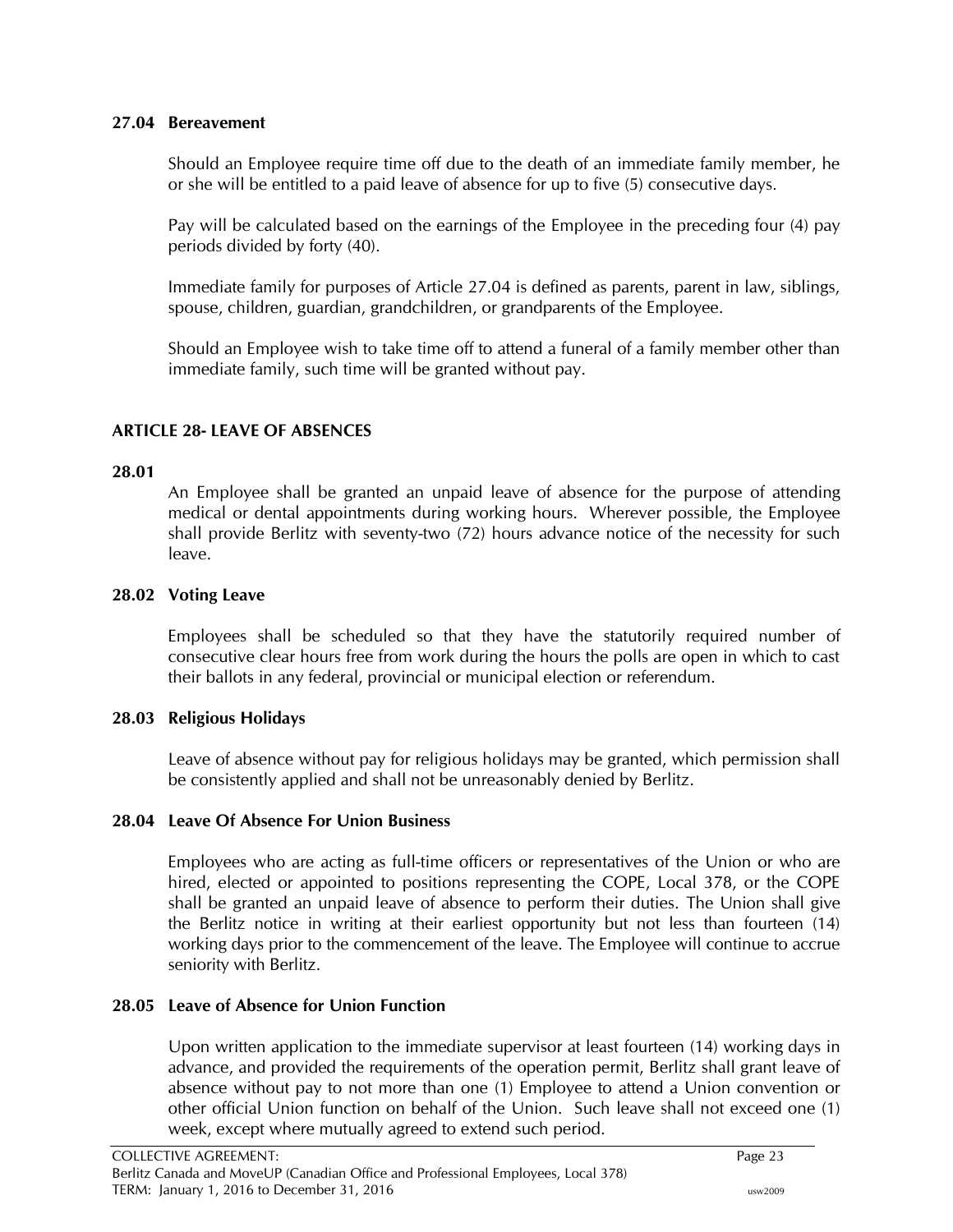### <span id="page-27-0"></span>**28.06 No Change to Approved Leave of Absence**

- **(a)** Once Berlitz has approved a leave of absence, Berlitz shall not change or otherwise interfere with such leave either before or after its commencement, without the consent of the Employee concerned.
- **(b)** If an Employee agrees to any change requested by Berlitz to an approved leave of absence either before or after commencement of the leave of absence, Berlitz shall reimburse the Employee for any direct costs incurred by the Employee as a result of any such change and the balance of the leave of absence, if any, shall, at the option of the Employee, be rescheduled to a time mutually acceptable to Berlitz and the Employee.

# <span id="page-27-1"></span>**ARTICLE 29 - OCCUPATIONAL HEALTH AND SAFETY**

# <span id="page-27-2"></span>**29.01 Statutory Compliance**

The parties shall establish a Joint Health and Safety Committee as required under the Workers Compensation Act. The Health and Safety Committee shall have the responsibilities as set out in Division 4 of the Workers Compensation Act, as amended from time to time.

# <span id="page-27-3"></span>**29.02 Berlitz Policy**

- **(a)** The Occupational Health and Safety Committee shall consist of two (2) representatives appointed by Management and two (2) representatives appointed by the Union.
- **(b)** Employee representatives shall suffer no reduction of wages, benefits or other rights or entitlements under this Agreement for time spent in attending Occupational Health and Safety Committee meetings or other functions related to committee activities as designated and approved by the committee.

# <span id="page-27-4"></span>**29.03 Minutes**

All minutes of the meetings of the JOHS Committee shall be recorded in a mutually agreed upon form and manner and a copy shall be provided to Berlitz and the Union.

# <span id="page-27-5"></span>**ARTICLE 30- EMPLOYEE ASSISTANCE PLAN**

- **(a)** Berlitz shall provide an Employee Assistance Program. All Employees shall be eligible for participation in that Employee Assistance Program.
- **(b)** All information received by the program provider regarding an Employee's participation in the Employee Assistance Program shall remain confidential, and Berlitz shall not be entitled to that information, except with the specific consent of the employee participating in the program.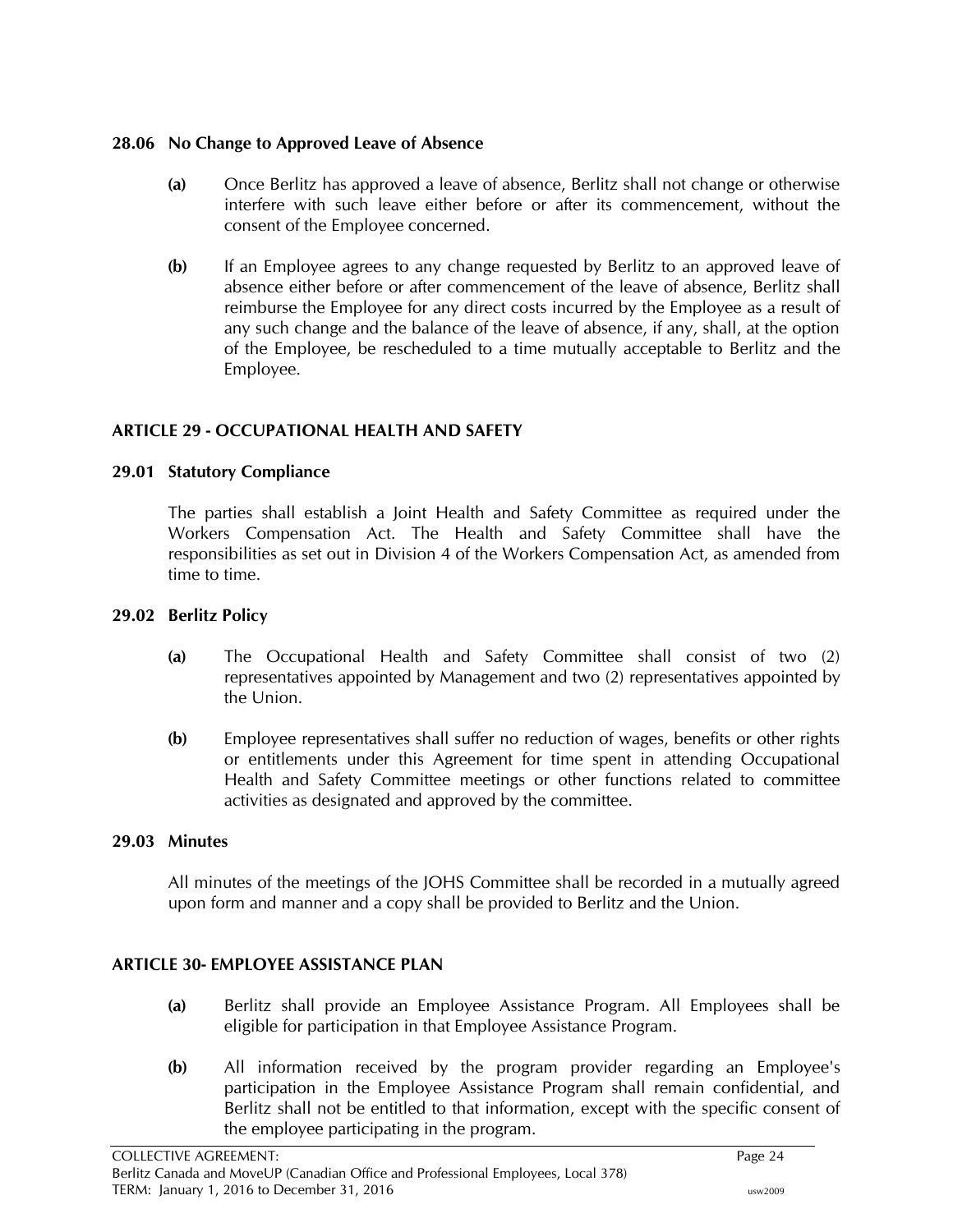#### <span id="page-28-0"></span>**ARTICLE 31 – BENEFIT PLANS**

- **31.01** Berlitz will pay 50% of the cost of premiums for benefits coverage for eligible Employees. Employees who teach a minimum of 160 lessons per month during 10 non-consecutive months in a calendar year for 2 consecutive years shall be eligible for benefits. In order to remain eligible for such benefits, the Employee must continue to teach a minimum of 160 lessons per month during 10 non-consecutive months in each calendar year.
	- **(a)** The benefit plans provided to eligible Employees are:
		- **(i)** Dental Plan
		- **(ii)** Medical Services Plan
		- **(iii)** Extended Health Plan
		- **(iv)** Life Insurance
		- **(v)** LTD which provides for benefits to be payable to eligible and qualifying Employees after the expiration of Employment Insurance benefits.
- **31.02** Whether an employee qualifies to receive any particular benefit under a benefit plan shall be determined by the carrier.

#### <span id="page-28-1"></span>**ARTICLE 32- PENSION PLAN**

Employees who have completed one thousand and fifty (1,050) lessons per year during two (2) consecutive calendar years are entitled to participate in Berlitz Retirement Savings Program. Each year Berlitz contributes an amount equal to three percent (3%) of the participating Employee's gross earnings. Eligibility and application conditions will be communicated to an Employee upon request.

#### <span id="page-28-2"></span>**ARTICLE 33 - BERLITZ - UNION RELATIONS**

#### <span id="page-28-3"></span>**33.01 Establishment of Joint Liaison Committee**

On request of either party, the parties must meet once every two months during working hours, until this agreement is terminated, for the purpose of discussing issues relating to the workplace that affect the parties or any Berlitz Employee(s) bound by this agreement.

Each party shall, at its sole discretion, select its own representative and shall notify the other of the name of such representative.

#### <span id="page-28-4"></span>**33.02 Minutes of Meetings**

Minutes shall be kept of all meetings held pursuant to Article 33.01 and a copy shall be provided to Berlitz and the Union.

**33.03** The purpose of the committee is to promote the cooperative resolution of workplace issues, to respond and adapt to changes in the economy, to foster the development of work related skills and to promote workplace productivity.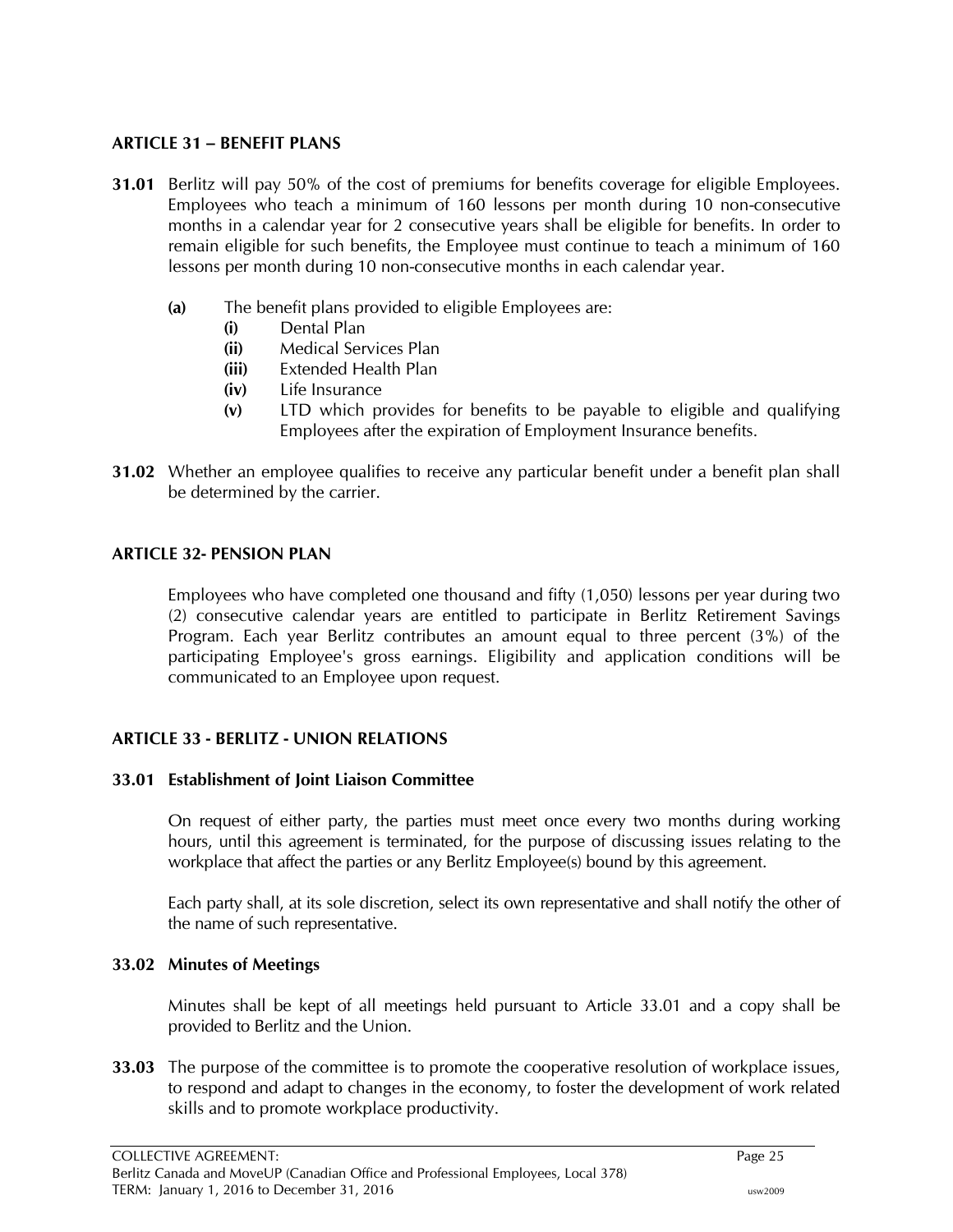# <span id="page-29-0"></span>**ARTICLE 34- GOVERNMENT ACTION AFFECTING AGREEMENT**

- **(a)** The parties recognize and agree that they cannot be obligated or bound by any term, condition or provision, which would be contrary to any existing federal or provincial legislation or regulation passed pursuant to such legislation. In the event that any term, condition, or provision, or part thereof which is incorporated into this agreement becomes in fact or in law contrary to such federal or provincial legislation or regulation, then such term, condition or provision, or part thereof, is void and of no effect.
- **(b)** In the event that the federal or provincial legislation makes invalid any provision of this agreement, the remaining provisions shall continue in effect for the term of the agreement. Berlitz and the Union shall confer to settle upon mutually agreeable provision(s) to substitute for the provision(s) so altered or invalidated. If the Parties do not agree on a mutually satisfactory replacement they shall submit the matter to arbitration.

# <span id="page-29-1"></span>**ARTICLE 35 – COMMUNICATIONS**

- **(a)** All communications to Employees or the Union from Berlitz, or any of its representatives, relative to the interpretation, application, or operation of any provision of this Agreement shall be in writing with a copy sent promptly to the President of the Union, or a delegate;
- **(b)** The Union shall be informed in writing by Berlitz of any change contemplated by Berlitz which may in any way affect or involve any provision of this Agreement;
- **(c)** Except as expressly provided otherwise by this Agreement, any notice required to be given by either Party to the other pursuant to this Agreement shall be by facsimile to the appropriate office and representative(s) of Berlitz or the Union, as the case may be. Such notification may, however, be hand-delivered;
- **(d)** Berlitz agrees to notify the Union in writing of the name of each Employee who resigns; retires; or is hired; promoted; transferred; or laid off, recalled following layoff; suspended or terminated; or is absent on LTD or WCB.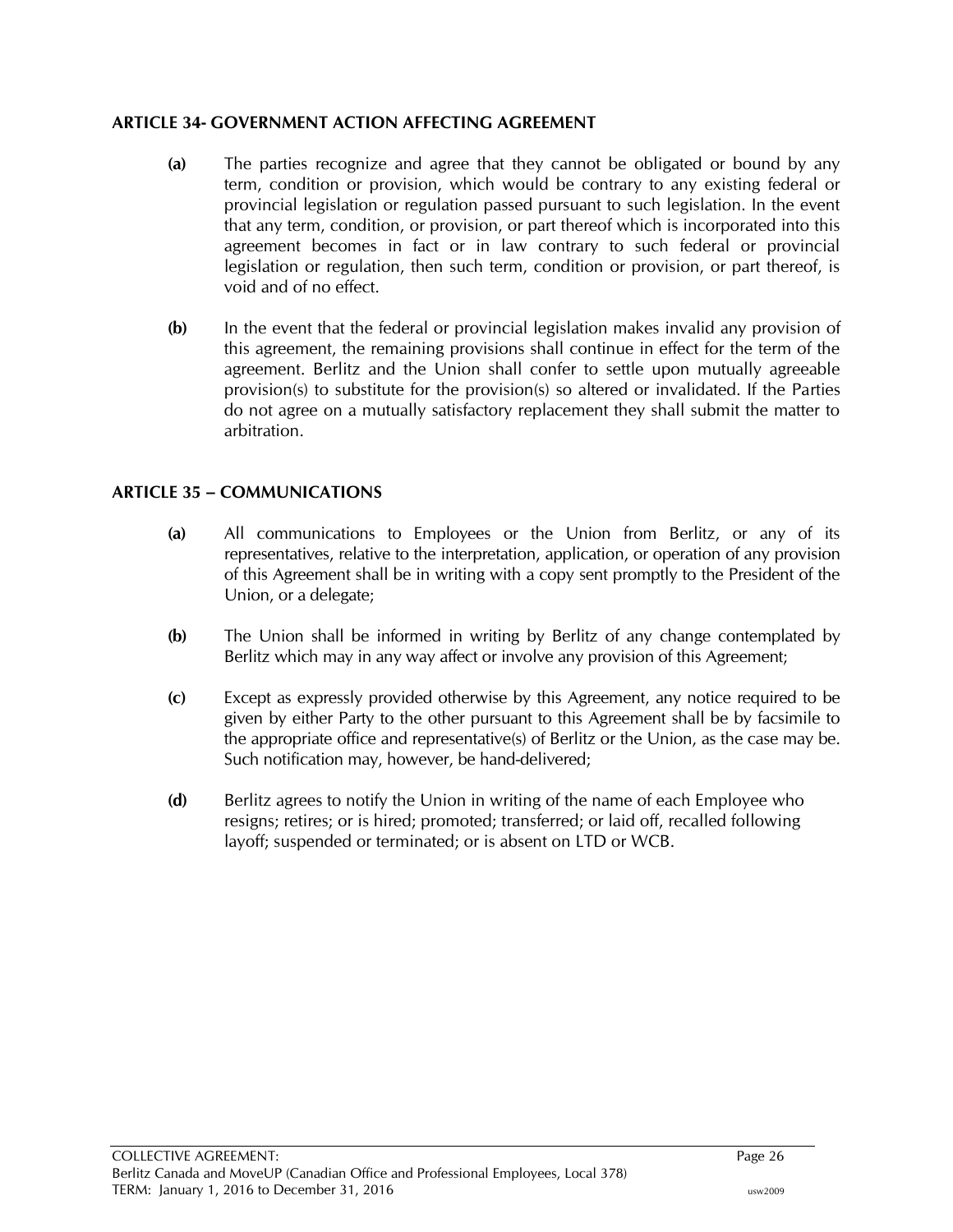#### <span id="page-30-0"></span>**ARTICLE 36 – DURATION**

#### <span id="page-30-1"></span>**36.01 Duration**

This Agreement shall be binding and remain in full force for the period from and including January 1, 2016 to and including December 31, 2016.

#### <span id="page-30-2"></span>**36.02 Notice to Bargain**

Either party may at any time within four (4) months immediately preceding the expiry date of this agreement, by written notice, require the other party to commence collective bargaining.

<span id="page-30-3"></span>**36.03** During the period when negotiations are being conducted between the parties for the renewal of this collective agreement, this Agreement shall continue in full force and effect until a new collective agreement is signed: This clause shall not affect either parties right to enter into a legal strike or lockout.

The Parties agree that Article 36.03 shall be interpreted as follows:

The Collective Agreement shall remain in full force and effect until such time as the parties have concluded a new Collective Agreement. Should a legal strike or lockout occur, the Collective Agreement shall be suspended for those persons who are on strike or locked out.

In the event of a partial strike or lockout the Collective Agreement will continue to be in full force and effect for those people who continue to work but will be suspended for those people who are not working.

<span id="page-30-4"></span>**36.04** The parties agree to exclude the operation of sections 50(2) and 50(3) of the *Labour Relations Code*, as amended from time to time.

| Signed in | <b>Burnaby</b> | <b>B.C. this</b> | 23 <sup>rd</sup> | day of | lune | , 2017. |
|-----------|----------------|------------------|------------------|--------|------|---------|
|           |                |                  |                  |        |      |         |

Monica Deodat Trevor Hansen For the Employer For the Union

"Original Signed"

 "Original Signed" Mike Kashani For the Employer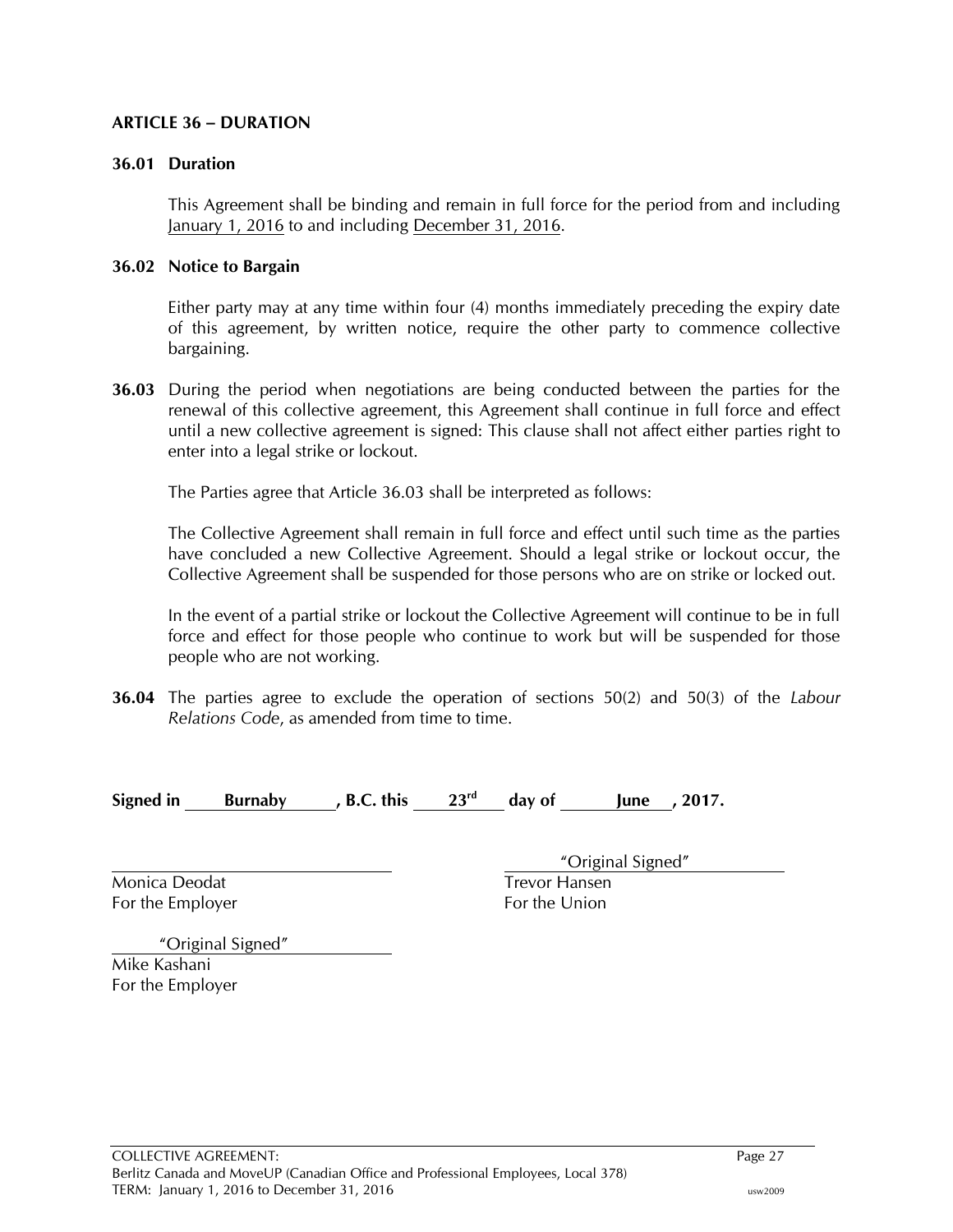# <span id="page-31-0"></span>**APPENDIX A Wages**

| "A" Languages Private |                                     |  |
|-----------------------|-------------------------------------|--|
| <b>Lessons Taught</b> | January 1, 2016 – December 31, 2016 |  |
|                       |                                     |  |
| $0 - 499$             | \$12.79                             |  |
| $500 - 1,999$         | 13.55                               |  |
| $2,000 - 4,999$       | 13.74                               |  |
| $5,000 - 10,000$      | 14.06                               |  |
| 10,001 and over       | 14.38                               |  |

| "A" Languages Group   |                                                       |
|-----------------------|-------------------------------------------------------|
| <b>Lessons Taught</b> | January 1, 2016 – December 31, 2016                   |
|                       |                                                       |
| $0 - 499$             | \$14.06                                               |
| $500 - 1,999$         | 14.83                                                 |
| $2,000 - 4,999$       | 15.02                                                 |
| $5,000 - 10,000$      | 15.34                                                 |
| 10,001 and over       | 15.66                                                 |
|                       | "A" Languages:                                        |
|                       | English, French, Spanish, German, Portuguese, Italian |

| "B" Language          |                                     |
|-----------------------|-------------------------------------|
| <b>Lessons Taught</b> | January 1, 2016 – December 31, 2016 |
|                       |                                     |
| $0 - 499$             | \$13.42                             |
| $500 - 1,999$         | 14.19                               |
| $2,000 - 4,999$       | 14.38                               |
| $5,000 - 10,000$      | 14.70                               |
| 10,001 and over       | 15.02                               |